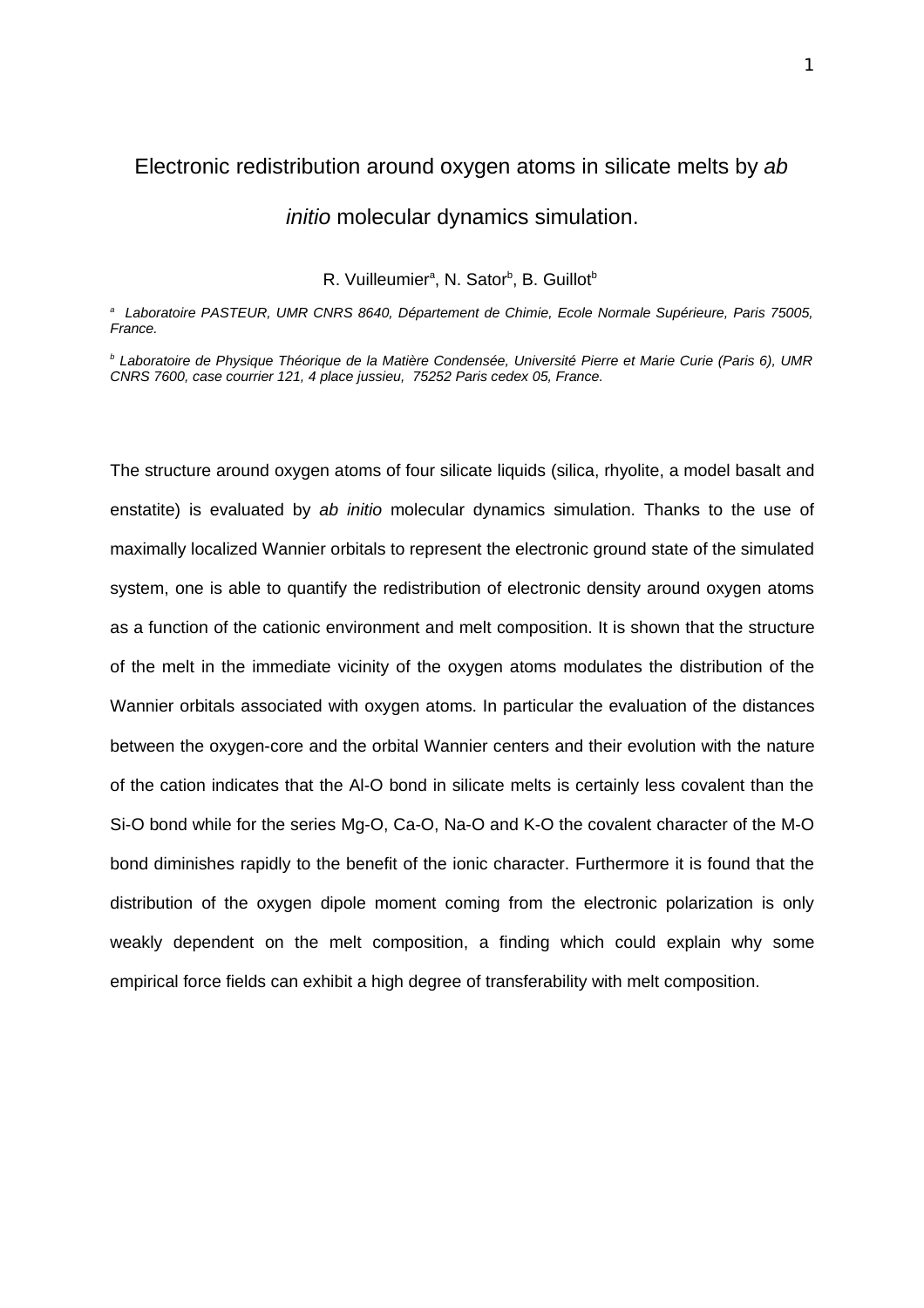#### **1. Introduction**

 Classical molecular dynamics simulations based on empirical interatomic potentials (EPMD) are now widely used to simulate molten silicates of increasing complexity (e.g. [1] and references therein). The advantage of using empirical potentials is that they are easy to implement in simulation codes and are inexpensive in computer time with the result that a large number of atoms (N>1000) can be simulated over long period of time (t>1ns). The disadvantage is that the quality of the results crucially depends on the accuracy of the force field used as input. The advent of the density functional theory (DFT) in quantum chemical calculations [2,3] and its implementation in a molecular dynamics scheme by Car and Parrinello [4] has been a breakthrough for condensed matter physics. However, the very high computational cost (3 to 4 orders of magnitude more expensive in computer time than classical simulations) restricted its use to small systems (N~100 atoms) evolving over short period of time (t~10 ps). With regard to mantle minerals and their melts, the number of studies using *ab initio* molecular dynamics simulations (AIMD) is increasing late years and now cover a rather large range of composition (e.g.  $SiO<sub>2</sub>$  [5,6], MgO [7,8], MgSiO<sub>3</sub> [9,10], Mg<sub>2</sub>SiO<sub>4</sub> [11-12], Na<sub>2</sub>SiO<sub>4</sub> [13] and CaO<sub>(0.12)</sub>Al<sub>2</sub>O<sub>3(0.21)</sub>SiO2<sub>(0.67)</sub> [14]).

 In a recent article [15] we have investigated by AIMD simulation four silicate liquids, representative of the composition range encountered with natural magmas namely, pure silica, an iron-free rhyolite, a model basalt (the anorthite(36wt%)-diopside(64wt%) eutectic composition), and an ultrabasic melt of enstatitic composition ( $MqSiO<sub>3</sub>$ ). The structure, ionic diffusivities and infrared absorption spectrum of the simulated melts were compared with data of the literature and with their counterparts evaluated by classical MD simulations using an empirical force field developed recently for multicomponent silicate system [1]. It was shown that the structural parameters of the melts vary little between the two calculations (*ab initio* versus empirical) but the dynamical properties are more sensitive to the details of the interactions. Moreover, it was pointed out that the electronic polarization of the oxygen atoms contributes significantly to the intensity of the infrared absorption spectra of molten silicates.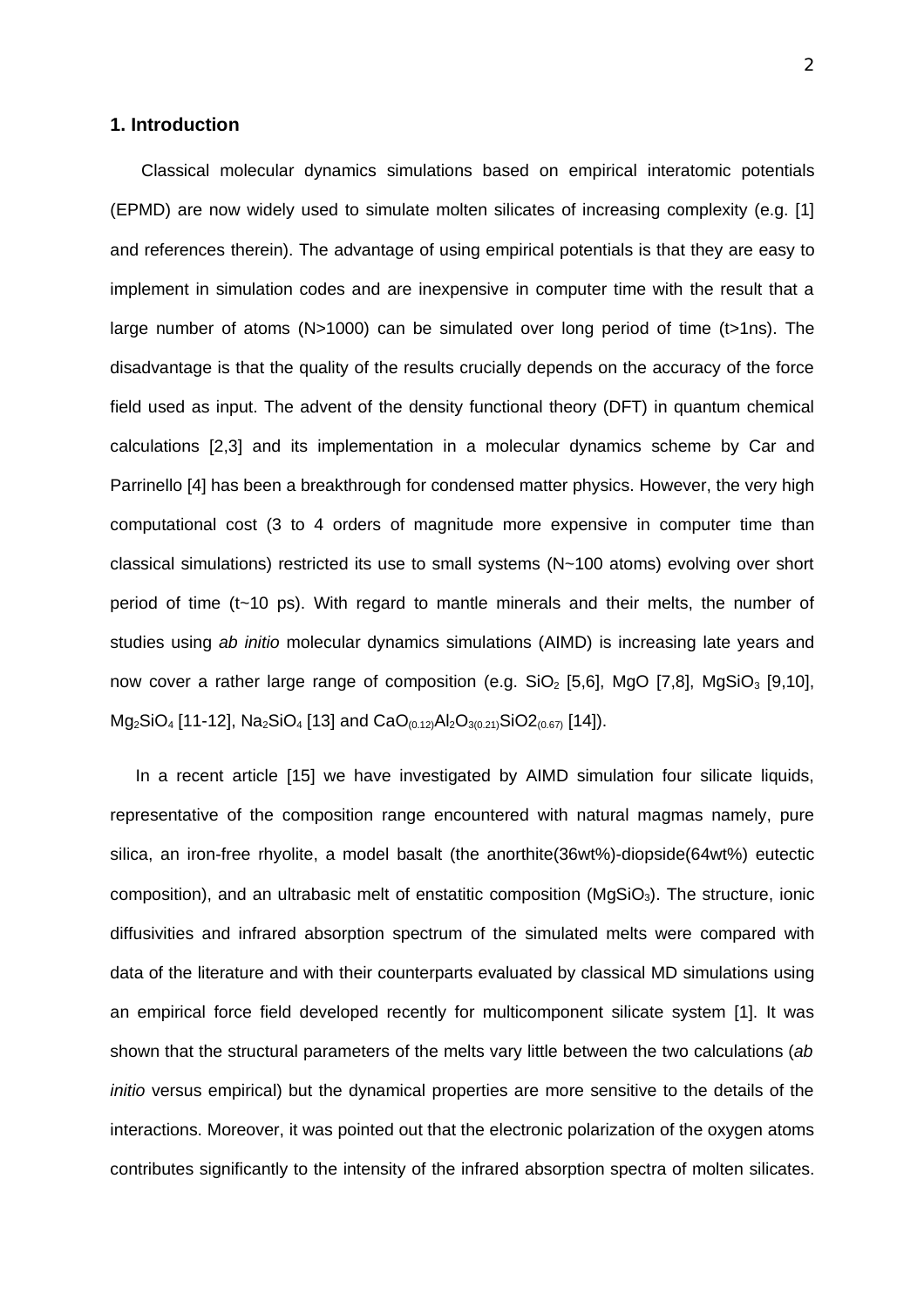Thus the electronic structure calculation provided by AIMD is particularly appropriate to get information on the electronic redistribution around atoms on the fly and to shed light on its relationship with the local structure. In evaluating the electronic density around oxygen atoms with the help of the maximally localized Wannier orbitals [16], we show in the following how the electronic density associated with oxygen atoms redistributes as function of the composition and local environment. This finding greatly improves our understanding of the melt structure at the atomic level in pointing out the relationship between the electronic redistribution of oxygen atoms and cationic environment.

# **2. Computational methodology**

 Ab initio molecular dynamics simulations were performed with the CPMD code [17] using the Kohn-Sham formulation of the density functional theory in the generalized gradient approximation B-LYP [18,19]. Core electrons were not treated explicitely and norm conserving plane wave pseudopotentials of the Trouiller-Martins type were used for all atoms [20] except for aluminium for which a Bachelet-Hamann-Schlüter type pseudopotential was employed [21]. For the cations, Na and K were described by semicore pseudopotentials, while a non-local core correction was used for Mg. All pseudopotentials were transformed to non-local form following the method of Kleinman and Bylander [22], up to *d* angular momentum for Si, Al and Ca, and *p* angular momentum for the remaining species. Kohn-Sham orbitals were expanded in plane waves with a kinetic energy cut off of 70 Ry. The Newton equations were solved with a fictitious mass  $\mu$  = 300 a.u. for the electrons and a time step of 0.048 fs. The simulation cell of constant volume (microcanonical ensemble) was periodically replicated and contained about 96~100 atoms according to the composition of the silicate melt under investigation (see Table 1). The length of the simulation runs were typically 6~7ps, the first 1~2ps of which were discarded.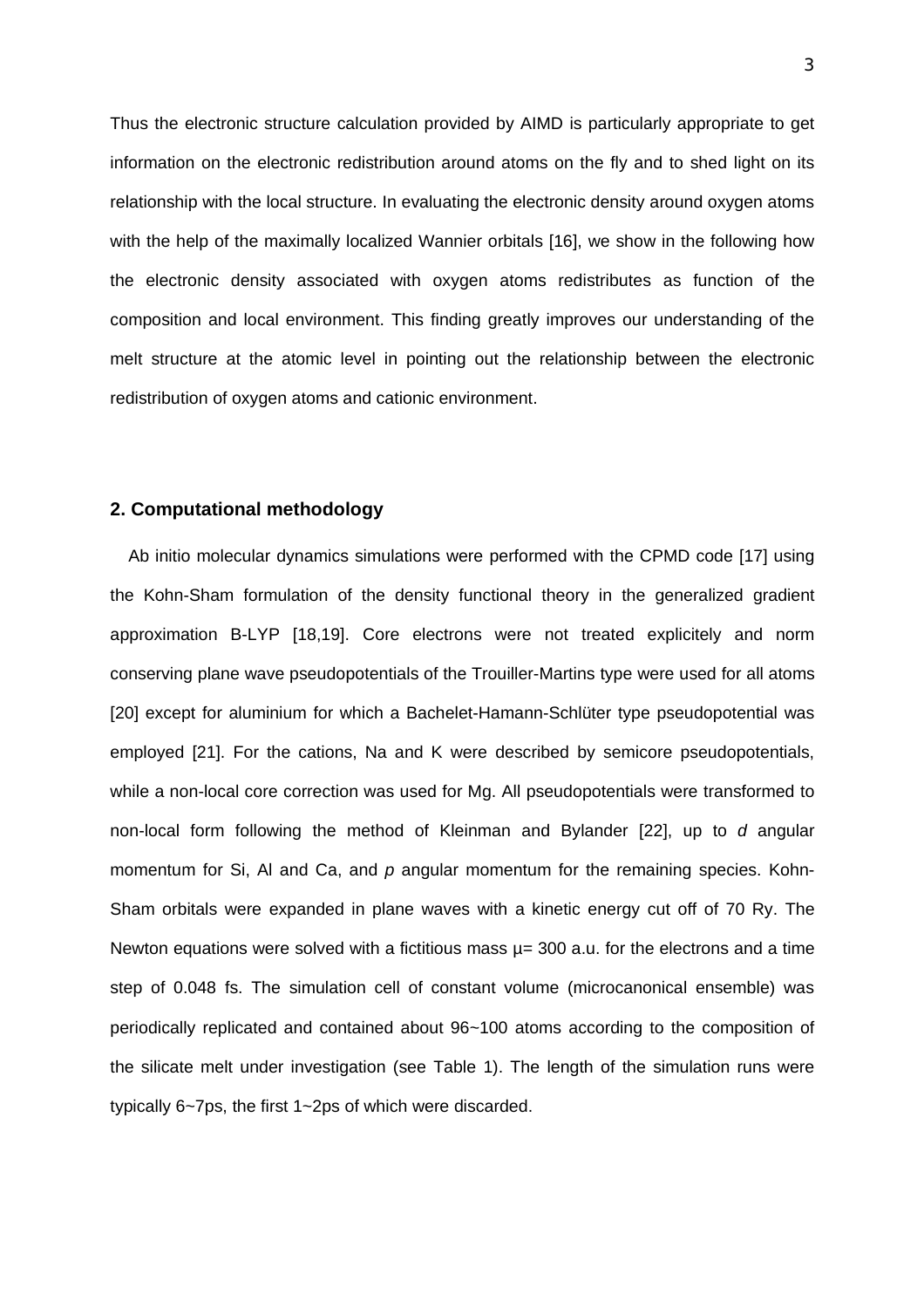Since the AIMD calculations are expensive in computer time, it is convenient to optimize the process of equilibration by starting from atomic configurations which are representative of the investigated system. So, the initial configurations for AIMD simulations were prepared from fully equilibrated runs generated by classical MD simulations based upon the empirical potential (EPMD) developed by two of us for silicate melts of various composition [1]. Thus in starting from a configuration generated by EPMD simulation, we have checked that the AIMD calculation (in the microcanonical ensemble) tends to equilibrate rapidly in a few tenths of a ps. The simulations were performed at a high enough temperature (T~2200-2500K) to be sure that we were exploring the liquid phase for all composition. This was verified by analyzing the evolution of the mean square displacements of the atoms with the simulation time. With production runs of only 5ps, it is not possible to check with much accuracy if the imposed density (see below) for the melt under investigation corresponds to P~0 in the simulation. On the other hand it is known that the use of the generalized gradient approximation (GGA) for the exchange correlation energy tends to underestimate by  $\sim$ 2-3% the density of silicate minerals when the use of the local density approximation (LDA), a priori less accurate, leads (fortuitously) to a better estimation [8,10]. In fact GGA remedies some of the weaknesses of LDA, and especially its tendency to overbinding, and the slight underestimation of the density comes from a lack of dispersion energy between atoms [23,24]. In practice the AIMD runs were performed at the experimental density (measured or extrapolated) of the corresponding melt at atmospheric pressure and 2273K namely 2.20 g/cm $^3$  for SiO $_2$  [25], 2.26 g/cm $^3$  for rhyolite [26], 2.55g/cm $^3$  for an $_{36}$ di $_{64}$  [27] and 2.49 g/cm $^3$  for enstatite [28], the temperature of the simulation runs fluctuating around 2360 K for SiO<sub>2</sub>, 2420 K for rhyolite, 2500 K for an $36$ di $64$  and around 2550 K for molten enstatite.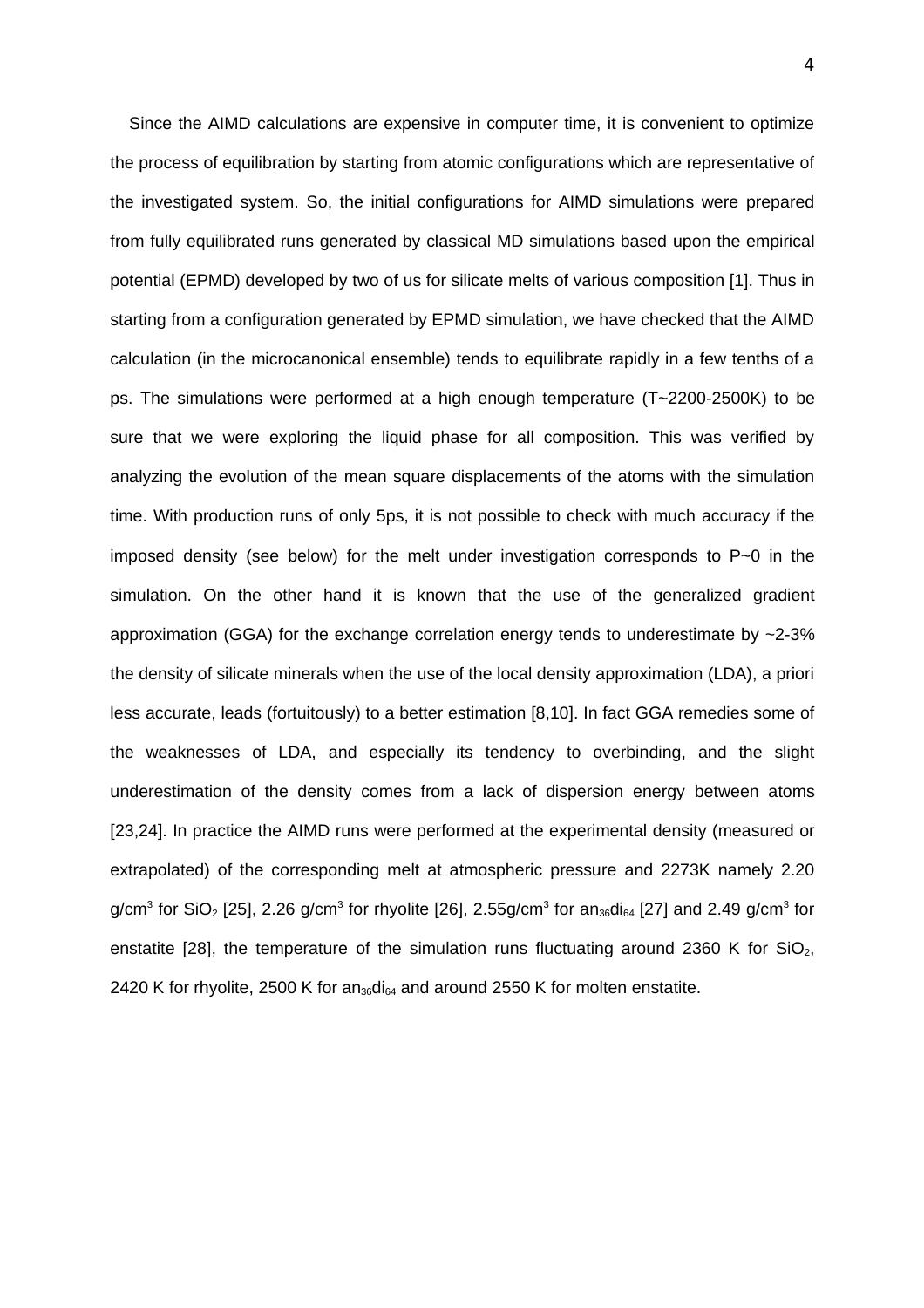#### **3. Electronic structure of oxygen atoms and relationship with melt structure.**

#### **3.1 Structure of the silicate melts**

 The structure of the four simulated melts has been discussed in ref.[15] and we will just briefly summarize here the main conclusions concerning the local environment around oxygen atoms. In silicate systems it is the nature of the oxygen atoms, bridging (BO) or nonbridging (NBO), and their respective population which govern the structure of the melt. The populations of BOs and NBOs are given in Table 2 for the four investigated compositions. Let us recall that an oxygen atom is a BO when it is connected to two network former cations (Si or Al) whereas it is a NBO when it is connected to only one Si or Al. In our calculations two atoms (e.g. Si and O) are connected if their separation is less than the distance associated with the first minimum of the corresponding pair distribution function. In practice this distance is 2.30A for Si-O and 2.55A for Al-O. For the BOs we have distinguished the Si-O-Si, Si-O-Al, and Al-O-Al bonds as also as the triclusters  $O(T)$ <sub>3</sub> (with T=Si or Al) which are oxygen atoms shared by three network former cations tetrahedrally coordinated. Moreover, for the NBOs we have distinguished the oxygens linked to one network former cation from the free oxygens only linked to network modifier cations (Mg, Ca, Na or K).

 In silica, as expected, all oxygen atoms are BO with a very small proportion of triclusters (0.5%). In the rhyolitic melt although the alkali cations act as charge compensators for Al there is a non negligible population of NBOs (2.5%). Moreover, a small but significant population of oxygen triclusters is predicted (1%). These findings are in agreement with NMR data on charge-balanced aluminosilicate glasses [29-32]. In the basaltic liquid (an $_{36}$ di $_{64}$ ), the degree of depolymerization of the melt is indicated by the high abundance of NBOs (39.1%), while the population of oxygen triclusters is roughly the same as in rhyolite  $(-1.2\%)$ . These results are in agreement with recent findings obtained with high temperature glasses of analog composition [33]. In molten enstatite, the proportion of NBOs is high (65.9%), as expected for a highly depolymerized melt (the standard model of glass structure [34] predicts a value of 66.6% for the ratio  $N_{NBO}/O_{Tot}$ . However, the NBOs are shared in Si-O-(Mg)<sub>n=1,04</sub>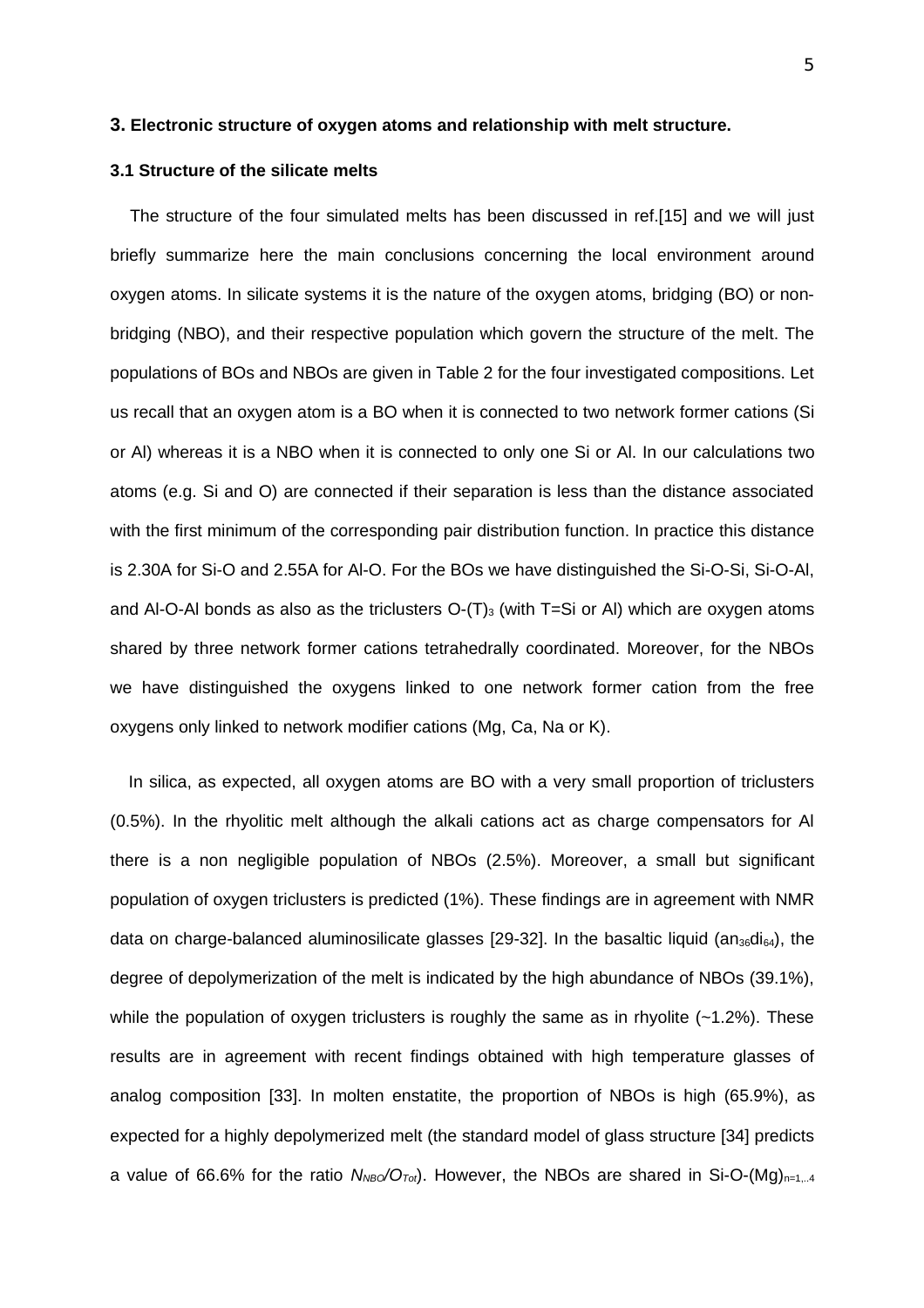structural units, which tend to increase the connectivity of the melt. Incidentally, the amount of free oxygens (oxygen atoms only sharing Mg cations) is low, especially with AIMD, which suggests that there is no (or very little) micro aggregation of  $MqO<sub>n</sub>$  polyhedra in the melt. Concerning the BOs, approximately  $1/3$  of them are linking two  $SiO<sub>4</sub>$  units exclusively, while the remaining 2/3 are shared by two  $SiO<sub>4</sub>$  units and 1- or 2-Mg $O<sub>n=4,5,6</sub>$  polyhedra, the consequence being an increase of the connectivity of the melt. Nevertheless, this network is very fragile at liquid temperature owing to the relative weakness of the Mg-O interaction with respect to the Si-O one (the large difference of viscosity between this ultrabasic melt and a silica melt is the consequence of this feature).

#### **4. Electronic redistribution around oxygen atoms using localized Wannier orbitals.**

 The great advantage of the electronic structure calculation (AIMD) is its ability to give information about the electronic redistribution around atoms induced by the interactions within the melt. However the main challenge in a first-principles theory is to define relevant atomic or molecular surfaces that would enable one to partition the electron density between the various atoms or molecules present in the system. Various solutions to this molecular boundary problem have been proposed since the pioneering population analysis by Mulliken [35,36]. In the case of finite systems with periodic boundary conditions, as used here, Vanderbilt and King-Smith [37] and Marzari and Vanderbilt [38] have proposed a very efficient method for generating maximally localized orbitals from Wannier functions developed originally for periodic systems [16]. In practice, maximally localized Wannier orbitals are obtained through an appropriate unitary transformation (accounting for periodic boundary conditions) of the Kohn-Sham orbitals evaluated during the AIMD run (maximally localized orbitals imply that an appropriate functional is minimized to minimize the spread of the orbitals, for details see [38]). In our AIMD calculation where the pseudopotential approximation is used, only electrons around oxygen atoms are considered since the cations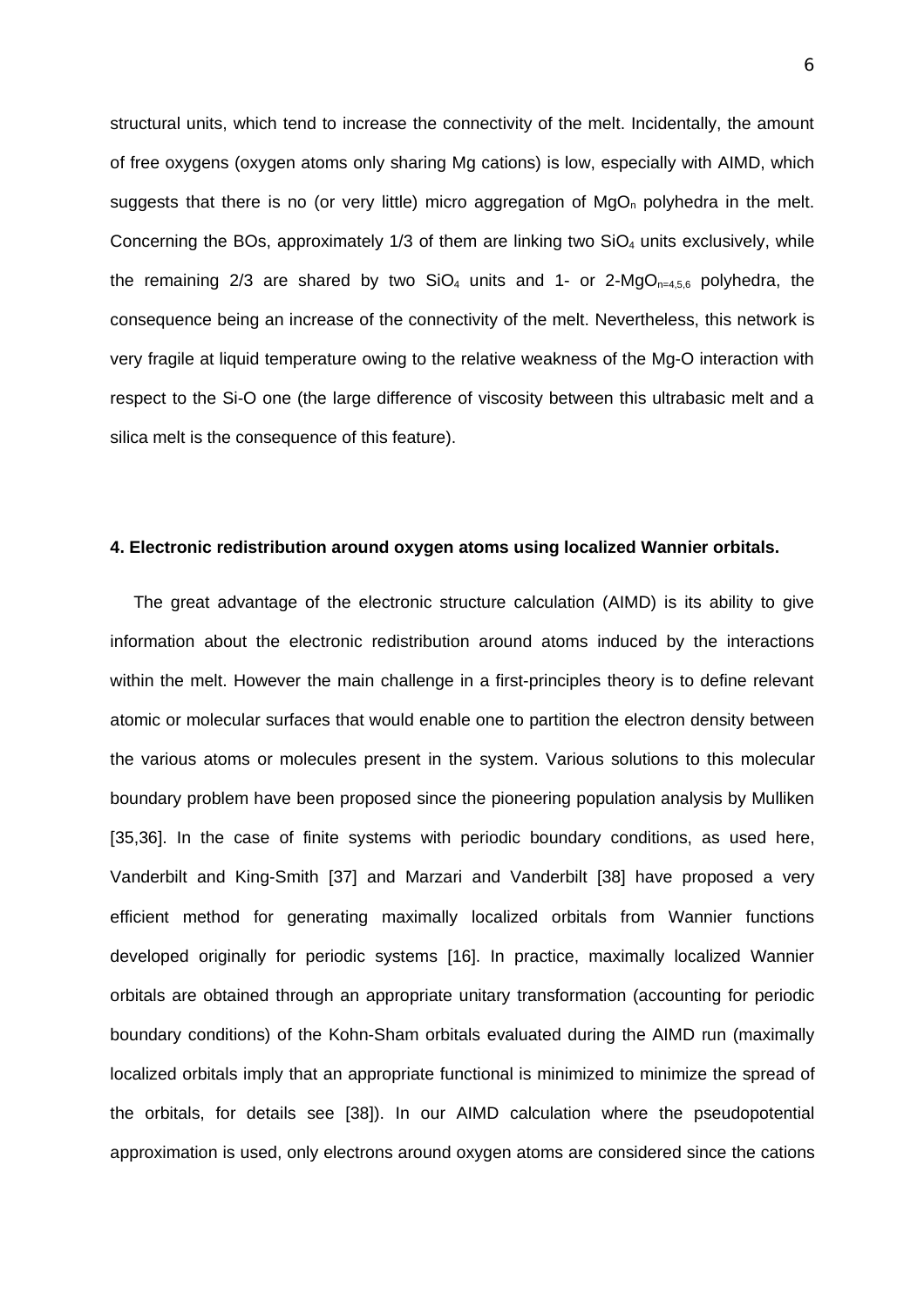are simply described by ionic cores (except for Na and K which are defined with semicores). For each oxygen atom, 4 doubly occupied Wannier orbitals are considered (8 electrons, the total charge of the ion being -2e), the 2 additional oxygen-core electrons being not involved in the bonding properties. The Wannier orbitals (WO) and the Wannier orbital centers (WOC) were evaluated every 100 steps during the AIMD run (for a definition of a WOC see [39,40]).

For the four melts investigated here, the four WOs are on average tetrahedrally distributed around each oxygen atom (for an illustration see Fig.1), the width of the angular distribution being equal to ~20° in silica and ~23° in rhyolite, an<sub>36</sub>di<sub>64</sub> and enstatite. The distribution of the intra atomic distances between the oxygen core and the four WOCs was evaluated by taking into account all the oxygen atoms (BO and NBO) of the simulated melt and by averaging over the AIMD steps for which the WOs were evaluated. The result is shown in Fig.2 where the distribution of core-WOC distances is found to be bimodal with one maximum (centered about 0.44 A) which corresponds to an electronic displacement induced by Si-O-Si interactions, whereas the maximum centered about 0.29 A in silica and rhyolite (and ~0.34 A in  $a_{136}di_{64}$  and enstatite) corresponds to lone pair orbitals (lp) interacting eventually with network modifying cations (Ca, Mg, Na and K). These assignments can be further quantified by evaluating the core-WOC distribution associated with BOs and NBOs.

Because there are only BOs in silica (see Table 2), the two distances 0.29 and 0.44 A can be used as benchmarks for non interacting lp orbitals and Si-O bonding orbitals, respectively. Thus, in rhyolite (see Fig.3) the oxygens linked to two Si atoms (Si-O-Si) exhibit the same core-WOC distribution than BOs in pure silica, as expected. For oxygens interacting simultaneously with Si and Al atoms (Si-O-Al), a new feature appears around 0.39 A in the distribution (see Fig.3) which is assigned to Al-O interactions, while the peak corresponding to lp orbitals is slightly shifted toward larger distances by the presence of K (from 0.29 to 0.30A) and Na cations (see the shoulder around 0.33 A), as the latter act as charge compensating cations for Al.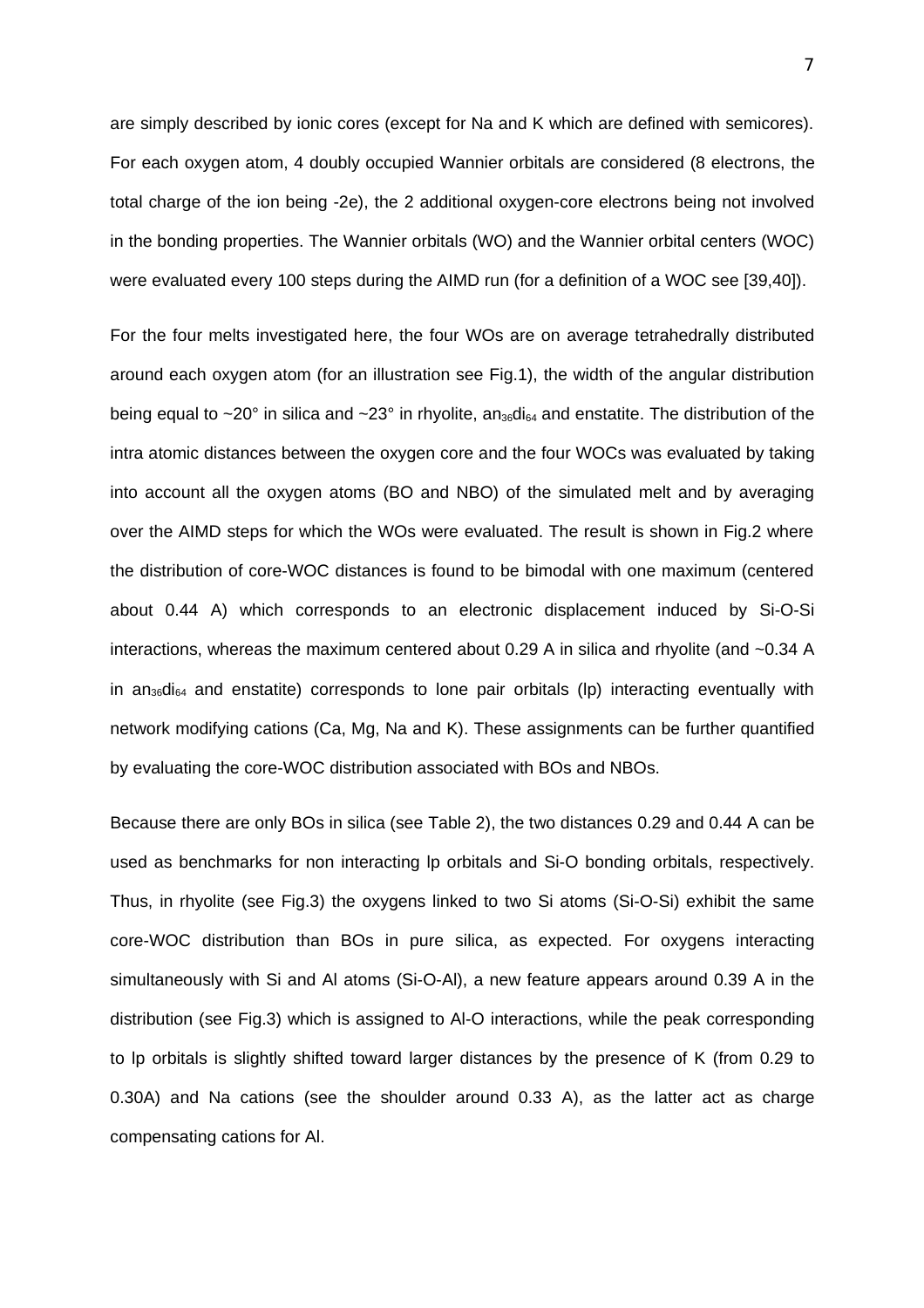In molten an $36d$ <sub>64</sub> (see Fig.4) the distribution of core-WOCs distances associated with BOs involved in Si-O-Si interactions is similar to what it is observed in silica and rhyolite, except that a significant broadening of the lp peak located at r~0.29 A is observed because of the presence of a population of network modifiers (Ca and Mg) in the environment of the lp orbitals. Furthermore, for BOs involved in Si-O-Si, Si-O-Al and Al-O-Al interactions, the signatures of Si-O and Al-O interactions are clearly visible around 0.43 and 0.39 A, respectively. In the case of Al-O-Si and Al-O-Al interactions, the peak associated with free lp orbitals collapses and is replaced by a broad band peaking around 0.34 A that corresponds to Ca-O<sub>lp</sub> and Mg-O<sub>lp</sub> interactions, although it is not easy to discriminate between these two cations. Correspondingly, in the case of NBOs, the distribution of core-WCOs distances is dominated by a strong peak about 0.34 A (see –O-Si in Fig.4), the peak associated with Si-O interactions (r~0.44 A) being much less intense than for BOs.

In molten enstatite a pattern consistent with the above findings is observed (see Fig.5). Thus when a NBO is shared between one Si and one Mg atom (see Mg-O-Si in Fig.5), one WOC is pulled out by the bonding with Si (r~0.45 A), another WOC is pulled out more moderately by the interaction with Mg (r~0.34 A) while the remaining two WOs are kept almost free of interaction (r~0.30 A). Furthermore, when a NBO is shared between one Si and two Mg atoms (see Mg<sub>2</sub>-O-Si in Fig.5), only the distances  $r_{Si-O}=0.45$  A and  $r_{Mg-O}=0.34$  A are clearly visible on the distribution whereas the peak at  $r_{\text{lo}}$  -0.29 A corresponding to lp orbitals is virtually absent. An explanation could be that the two Mg atoms are in a bifurcated position with respect to three Wannier orbitals. In contrast, when a bridging oxygen is shared between two Si and one Mg atom (see Mg-O-Si<sub>2</sub> in Fig.5), not only the peak at 0.44 A is well developed as in the case of rhyolite or silica, a feature which is expected for a Si-O-Si bridging oxygen, but the lp peak at 0.29 A is also present which means that a WO is kept free. As for the fourth WO, it is involved in an Mg-O bond characterized by a core-WOC distance slightly shorter than the one occurring in the case of a NBO (e.g. r~0.32 A instead of  $\sim$ 0.345 A for Mg-O-Si<sub>n</sub> with n=1-3, see Fig.5). This finding could suggest that the relatively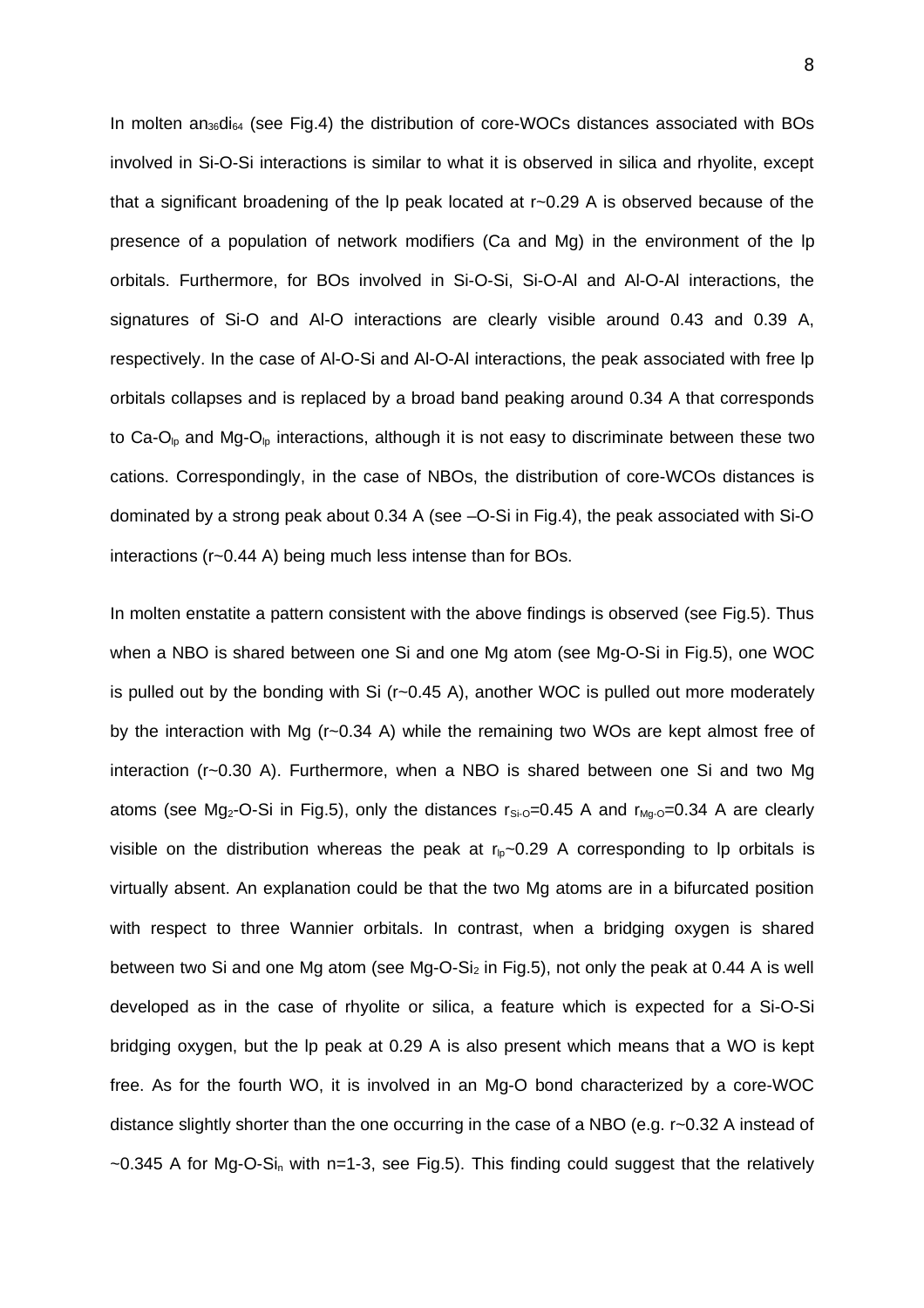large displacements of the WOCs involved in Si-O interactions limit somewhat the displacements of the lp orbitals when they interact with other cations.

At this stage it is worth noting that a related analysis based on AIMD calculations has been reported for the behavior of the water molecule in the liquid phase by Silvestrelli and Parrinello [41]. For the isolated water molecule, the four WOCs associated with the oxygen atom are tetrahedrally oriented and their distance from the oxygen core is 0.53 A for the two OH covalent bonds and 0.30 A for the lone pair orbitals. In liquid water every water molecule is hydrogen bonded to on average approximately four neighbors, the OH bonds being proton donors and the lone pair proton acceptor. The result is that the tetrahedral hydrogen bond network tends to pull out the lone pair of each molecule from 0.30 A to 0.33 A (because the lone pair interacts with protons of nearby molecules) whereas the WOCs located on the OH intramolecular bonds draw nearer to the oxygen core from 0.53 A to 0.50 A (due to the slight repulsion between the lone pair of the proton acceptor molecule and the WO of the proton donor molecule). By analogy, in liquid silica the Si-O bond plays the role of the OH covalent bonds but the lone pair on the oxygen atoms interacts more weakly with its environment in silica than in liquid water. As a matter of fact, the core-WOC distance is about 0.29 A for the lone pair in silica as compared with 0.33 A in liquid water. Concerning the Si-O interaction, the distance of 0.44 A found here in silicate melts is not very far from the value of 0.50 A found for the OH covalent bond in liquid water, a similarity which advocates the importance of the covalence in the Si-O bond (for a discussion about the long standing debate about the nature of the Si-O bond see [42-45]). In this context, our findings about the core-WOC distances in silicate melts suggest that the Al-O bond is certainly much less covalent than the Si-O bond (r~0.39 A as compared with 0.44 A), and that for the series Mg-O, Ca-O, Na-O and K-O (r~0.34 - 0.33 and 0.30 A, respectively) the covalent character of the interaction diminishes drastically to the benefit of the ionic character. Of course our purpose is not to settle the important question concerning the ionic/covalent nature of the cation-oxygen interaction in silicates but only to give some new clues.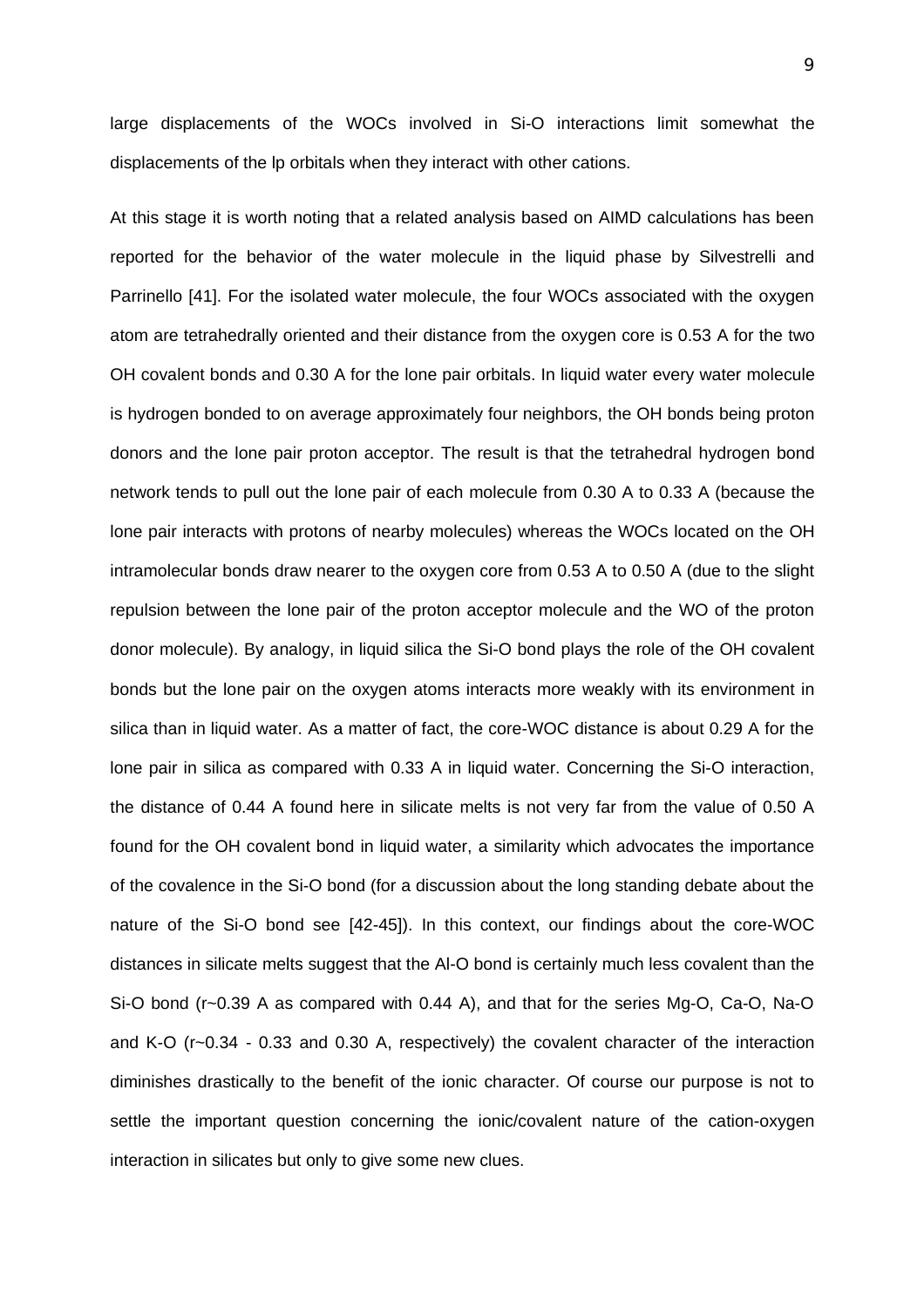In a previous article [15] we emphasized the contribution of the electronic polarization of oxygen atoms to the intensity of the IR absorption spectrum of silicate melts. To better characterize the polarization of the electronic clouds associated with oxygen atoms in response to the field generated by the melt structure, we have evaluated from the calculated core-WOC distances, the dipole moment carried by the oxygen atoms into the melt. The distribution of the modulus of the oxygen dipole moment averaged over all BOs and NBOs is shown in Fig.6 for the four compositions (see the curve labeled BO+NBO in Fig.6). The most probable value of the dipole moment  $(-2.5 \text{ D})$  is essentially composition independent but the more depolymerized the melt the narrower the distribution. In fact, the distribution of the dipole moment averaged over all oxygen atoms does not change drastically with composition. This may help to understand why a rigid ion model like the one recently proposed [1] exhibits an appreciable transferability with melt composition although it ignores the electronic polarization effects, the latter ones being approximately accounted for in an effective way through the parameters of the ion-ion interactions. Nevertheless our calculations show that the dipole moment distributions associated with BOs and NBOs are not identical to each other (see Fig.6) and these differences induce subtle modification of the oxygen dipole moment distribution with composition. More precisely, NBOs tend to sample larger values of the dipole moment than BOs do. This tendency is all the stronger that the network modifier cation located in the immediate vicinity of a NBO is of low field strength (in Fig.6 compare the curves labeled NBO for rhyolite, where Na<sup>+</sup> and K<sup>+</sup> are the network modifier cations, with an<sub>36</sub>di<sub>64</sub> and enstatite where the network modifier cations are Ca<sup>2+</sup> and  $Mq^{2+}$ ).

To make the link between the oxygen dipole moment distribution and the structure of the melt we propose a very simple model which shows that the oxygen dipole moment is governed essentially by the T-O-T bond angle distribution (where  $T = Si$  or Al). Let us consider a BO linked to two Si atoms. It is assumed that on average two WOCs lie in the Si-O-Si plane when the two others (the lone pair) are located in the perpendicular plane (for an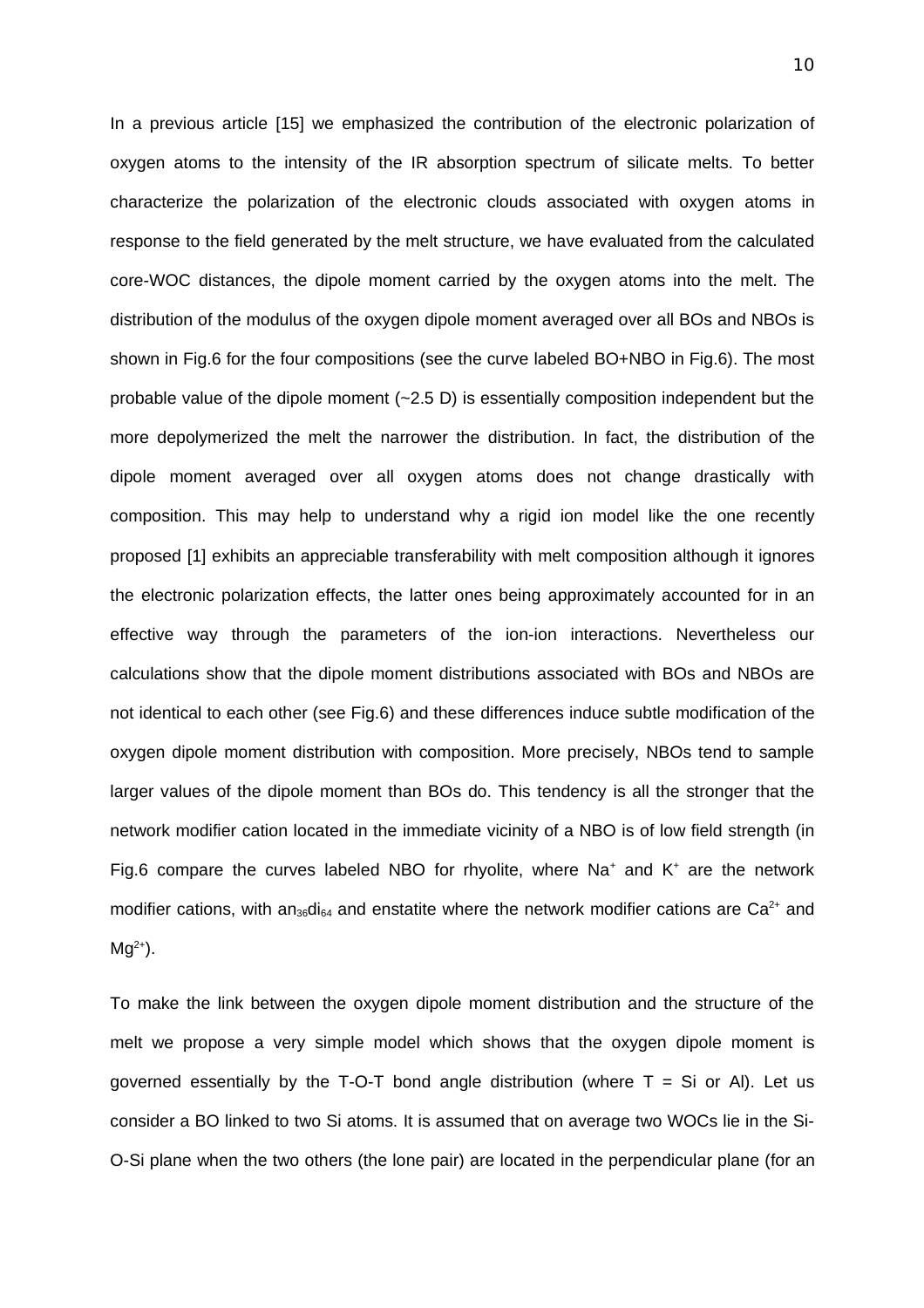illustration see Fig.1). Our model assumes that the displacement of the WOCs along the axes of the tetrahedron is governed solely by the Si-O-Si bond angle (i.e.  $r_{\text{woc}}$ -f( $\theta_{\text{SiOSi}}$ )), the tetrahedral configuration of the four Wannier orbitals remaining unchanged (the slight dispersion around tetrahedrality which is evaluated about ±5° is neglected here). Of course the analytic expression of  $f(\theta_{\text{SiOSi}})$  is not known a priori but it can be shown that with any reasonable guess for this function one can reproduce satisfactorily both the distribution of the core-WOC distances and the distribution of the oxygen dipole moment in using the Si-O-Si bond angle distribution calculated by AIMD (see Fig.10 in [15]). For illustration the distribution of the modulus of the dipole moment associated with BOs linked to two Si atoms is presented in Fig.7, assuming the following simple relationship for the displacement of the WOCs along the tetrahedral axes,

$$
r_{\parallel \perp} = a_{\parallel \perp} \sin(\theta - \theta_{\perp})/2 + b_{\parallel \perp} \cos(\theta - \theta_{\perp})/2 \tag{9}
$$

where  $r_{\parallel,\perp}$  are the distances between the oxygen core and the WOCs lying into the plane ( $r_{\parallel}$ ) defined by the angle  $\theta_{Si-O-Si}$ , or perpendicular to it (r⊥),  $\theta_T$  is the tetrahedral angle (109.5°) and where a  $\mathbb{L}$  and b  $\mathbb{L}$  are elongation parameters fitted to best reproduce (not shown) the core-WOC distributions presented in Figs 2-5. The resulting dipole moment is evaluated by simple algebra in considering that each Wannier orbital carries a charge -2e and that the ionic core (charge +6e) is the origin of the coordinates. The agreement between the distribution of the oxygen dipole moment calculated by AIMD and the one predicted by the model in using the simulated bond angle distribution [15] is remarkable considering the simplicity of the model (notice that the same level of agreement can be obtained with NBOs). An important result is that the maximum of the dipole moment distribution corresponds to the maximum of the bond angle distribution (in Fig.7 the arrow indicates the value of the dipole moment at the maximum of the bond angle distribution). It means that the electronic polarization of the oxygen atom is essentially driven by the local structure.

### **5. Conclusion**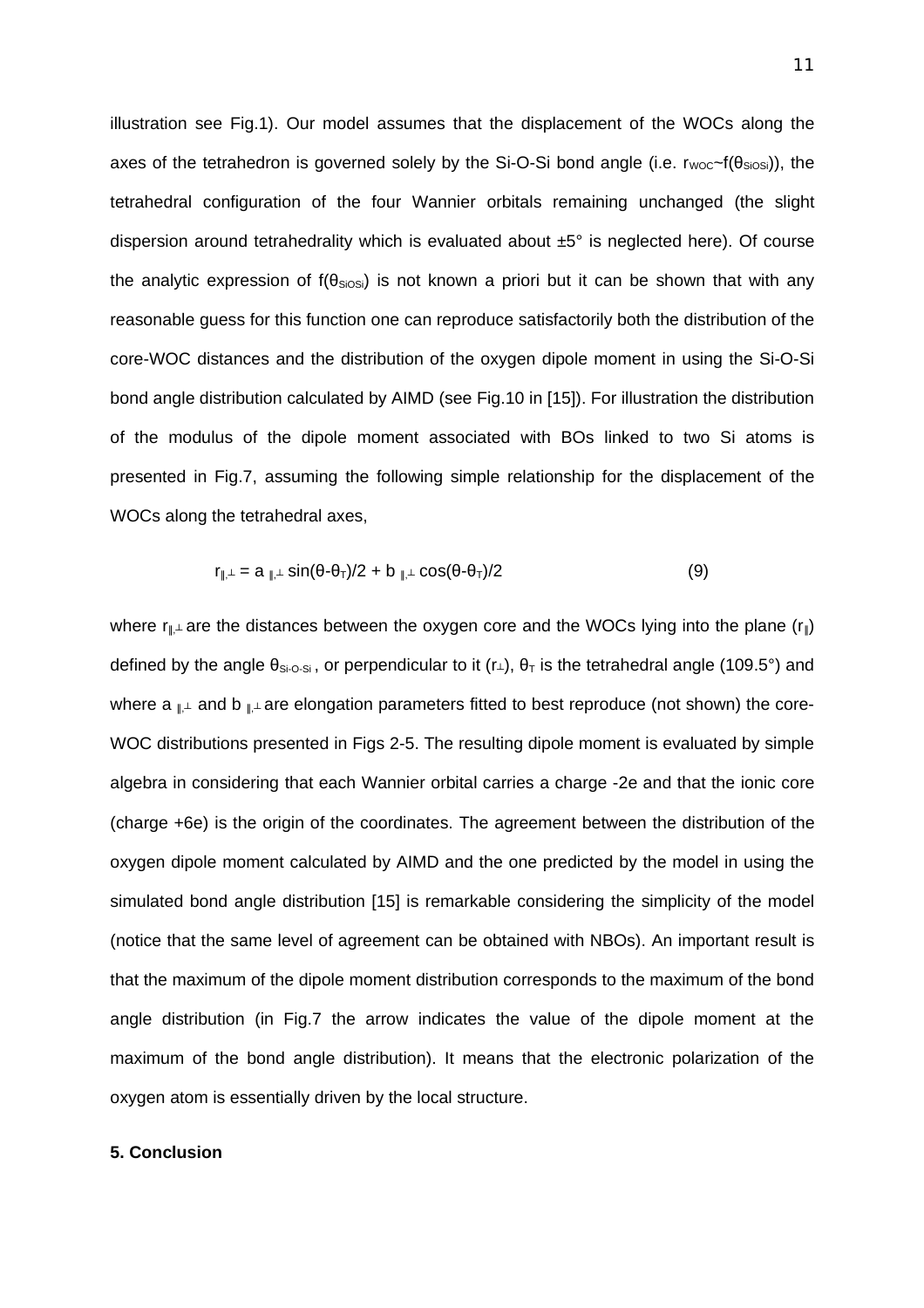Ab initio molecular dynamics simulations have been performed to investigate the electronic redistribution around oxygen atoms in four silicate liquids covering a range of composition representative of the variety of natural magmas. Through the use of maximally localized Wannier orbitals the present ab initio calculations allow a detailed analysis of the electronic structure of the oxygen atoms as function of the local cationic environment and melt composition. It is shown that the distribution of Wannier orbitals around the oxygen atoms is governed by the local structure of the melt. In particular the evaluation of the distances between the oxygen-core and the orbital Wannier centers and their evolution with the nature of the neighboring cations indicates that the Al-O bond in silicate melts is certainly less covalent than the Si-O bond while for the series Mg-O, Ca-O, Na-O and K-O the covalent character of the M-O bond diminishes rapidly to the benefit of the ionic character. Furthermore it is found that the distribution of the oxygen dipole moment coming from the electronic polarization is only weakly dependent on the melt composition, a finding which could explain why some empirical force fields can exhibit a high degree of transferability with melt composition. From a more general point of view, the results presented here can be useful to better understand NMR, IR and Raman spectroscopic data and can help to improve the empirical force fields implemented into MD simulation codes for silicate melts (for recent advances see [46]).

#### **BIBILIOGRAPHY**

- [1] Guillot B. and Sator N., 2007. Geochim. Cosmochim. Acta 71, 1249-1265.
- [2] Hohenberg P. and Kohn W., 1964. Phys. Rev. B 136, 864-871.

[3] Kohn W. and Sham L.J., 1965. Phys. Rev. A 140, 1133-1138.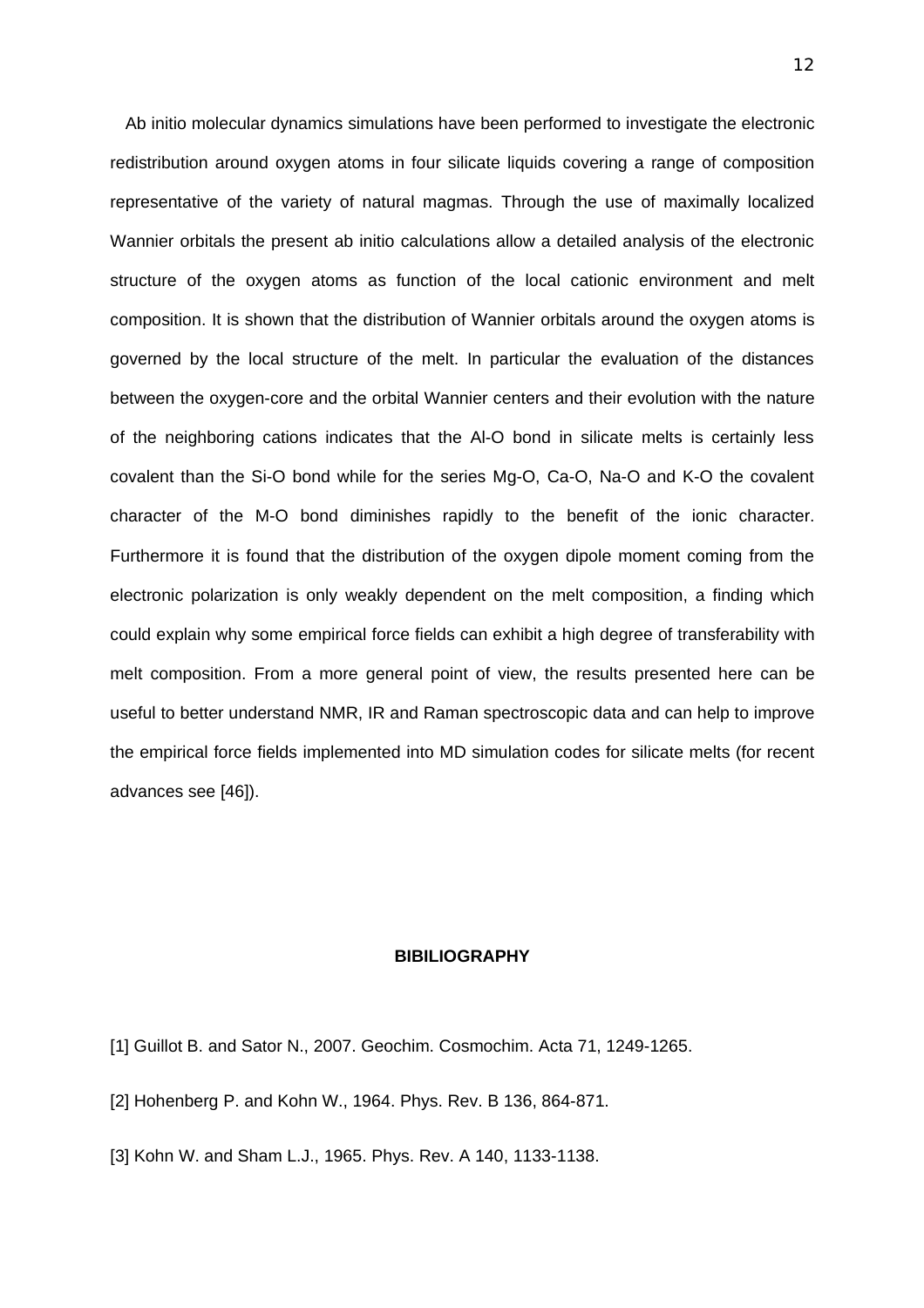[4] Car R. and Parrinello M., 1985. Phys. Rev. Lett. 55, 2471-2474.

[5] Sarnthein J., Pasquarello A. and Car R., 1995. Phys. Rev. Lett. 74, 4682-4685.

[6] Karki B.B., Bhattarai D. and Stixrude L. 2007. Phys. Rev. B 76, 104205-1-12.

[7] Alfè D., 2005. Phys. Rev. Lett. 94, 235701-1-4.

[8] Karki B.B., Bhattarai D. and Stixrude L. 2006. Phys. Rev. B 73, 174208-1-7.

[9] Stixrude L. and Karki B., 2005. Science 310, 297-299.

[10] Wan J.T.K., Duffy T.S., Scandolo S. and Car R., 2007. J. Geophys. Res. 112, B03208-1- 7.

[11] de Koker N.P., Stixrude L. and Karki B., 2008. Geochim. Cosmochim. Acta 72, 1427- 1441.

[12] de Koker N.P. and Stixrude L., 2009. Geophys J. Int. 178, 162-179.

[13] Ispas S., Benoit M., Jund Ph. And Jullien R., 2002. J. Non Cryst. Sol. 307-310, 946-955.

[14] Benoit M., Profeta M., Mauri F., Pickard C.J. and Tuckerman M.E., 2005. J. Phys. Chem. B 109, 6052-6060.

[15] Vuilleumier R., Sator N. and Guillot B., 2009. Geochim. Cosmochim. Acta 73, 6313-6339.

[16] Wannier G.H., 1937. Phys. Rev. 52, 191-197.

[17] Hutter J., Alavi A., Deutsch T., Bernasconi M., Gœdecker, Marx D., Tuckerman M., and Parrinello M., 1995-1999. CPMD version 3.3, MPI für Festkörperforschung and IBM Research.

[18] Becke A.D., 1988. Phys. Rev. A 38, 3098-3100.

[19] Lee C., Yang W. and Parr R.G., 1988. Phys. Rev. B 37, 785-789.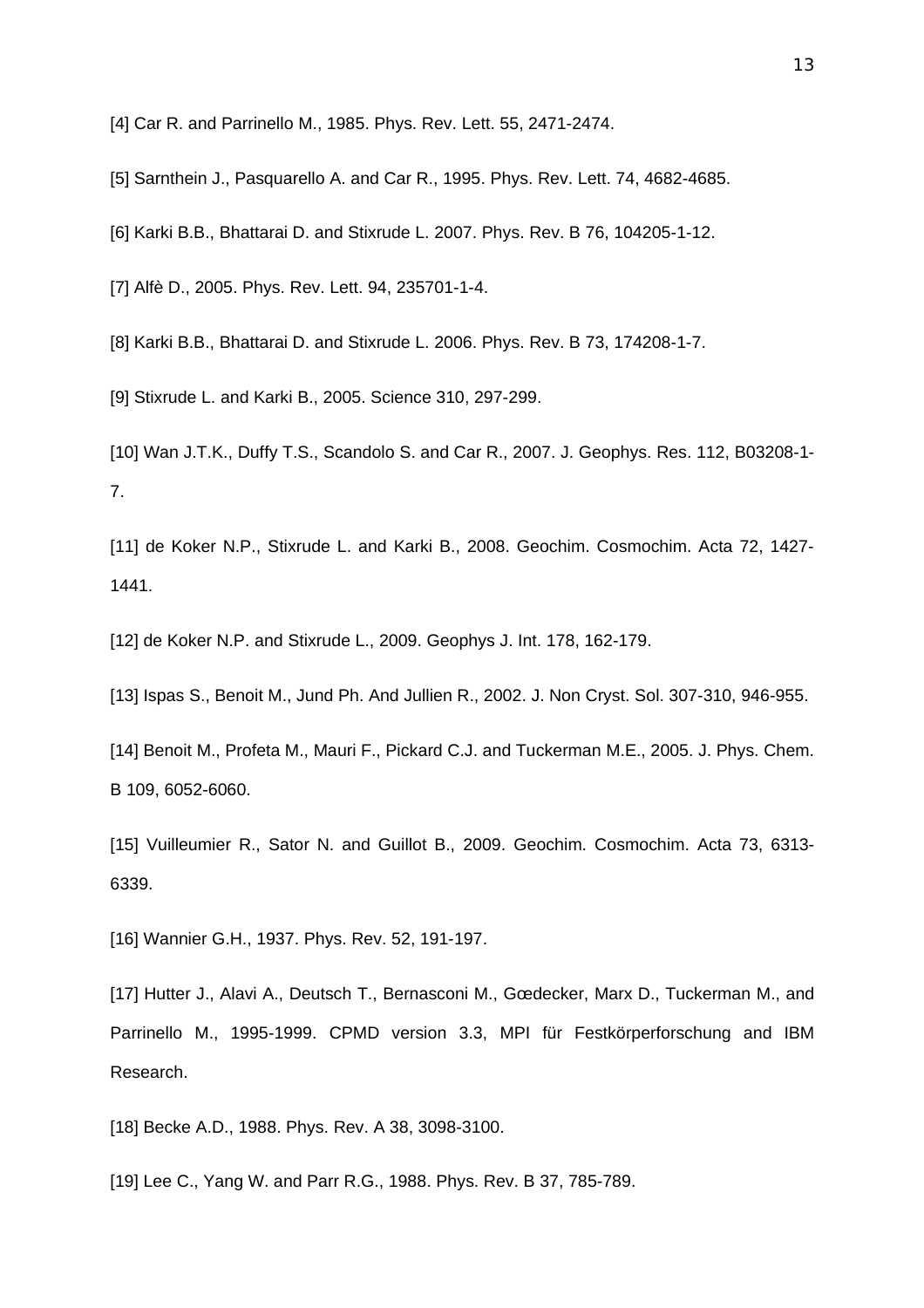[20] Troullier N. and Martins J.L., 1991. Phys. Rev. B, 1993-2006.

[21] Bachelet G.B., Hamann D.R. and Schlüter M., 1982. Phys. Rev. B 26, 4199-4228.

[22] Kleinman L. and Bylander D.M., 1982. Phys. Rev. Lett. 48, 1425-1428.

[23] Wu X, Vargas M.C., Nayak S., Lotrich V. and Scoles G., 2001. J. Chem. Phys. 115, 8748-8757.

[24] Wu Q. and Yang W., 2002. J. Chem. Phys. 116, 515-524.

[25] Hudon P., Jung I.-H. and Baker D.R., 2002. Phys. Earth Planet. Int. 130, 159-174.

[26] Knoche E.R., Dingwell D.B. and Webb S.L., 1995. Geochim. Cosmochim. Acta 59, 4645-4652.

[27] Taniguchi H. and Murase T., 1987. J. Vol. Geotherm. Res. 34, 51-64.

[28] Courtial Ph. and Dingwell D.B., 1999. Am. Mineral. 84, 465-476.

[29] Stebbins J.F. and Xu Z., 1997. Nature 390, 60-62.

[30] Stebbins J.F., Oglesby J.V. and Kroeker S., 2001. Am. Mineral. 86, 1307-1311.

[31] Allwardt J.R., Lee S.K. and Stebbins J.F., 2003. Am. Mineral. 88, 949-954.

[32] Neuville D.R., Cormier L. and Massiot D., 2004. Geochim. Cosmochim. Acta 68, 5071-5079.

[33] Stebbins J.F., Dubinsky E.U., Kanehashi K. and Kelsey K., 2008. Geochim. Cosmochim. Acta 72, 910-925.

[34] Mysen B.O. and Richet, P., 2005. *Silicate glasses and Melts: Properties and structure*. Elsevier, Amsterdam.

[35] Mulliken R.S., 1955. J. Chem. Phys. 23, 1833-1840.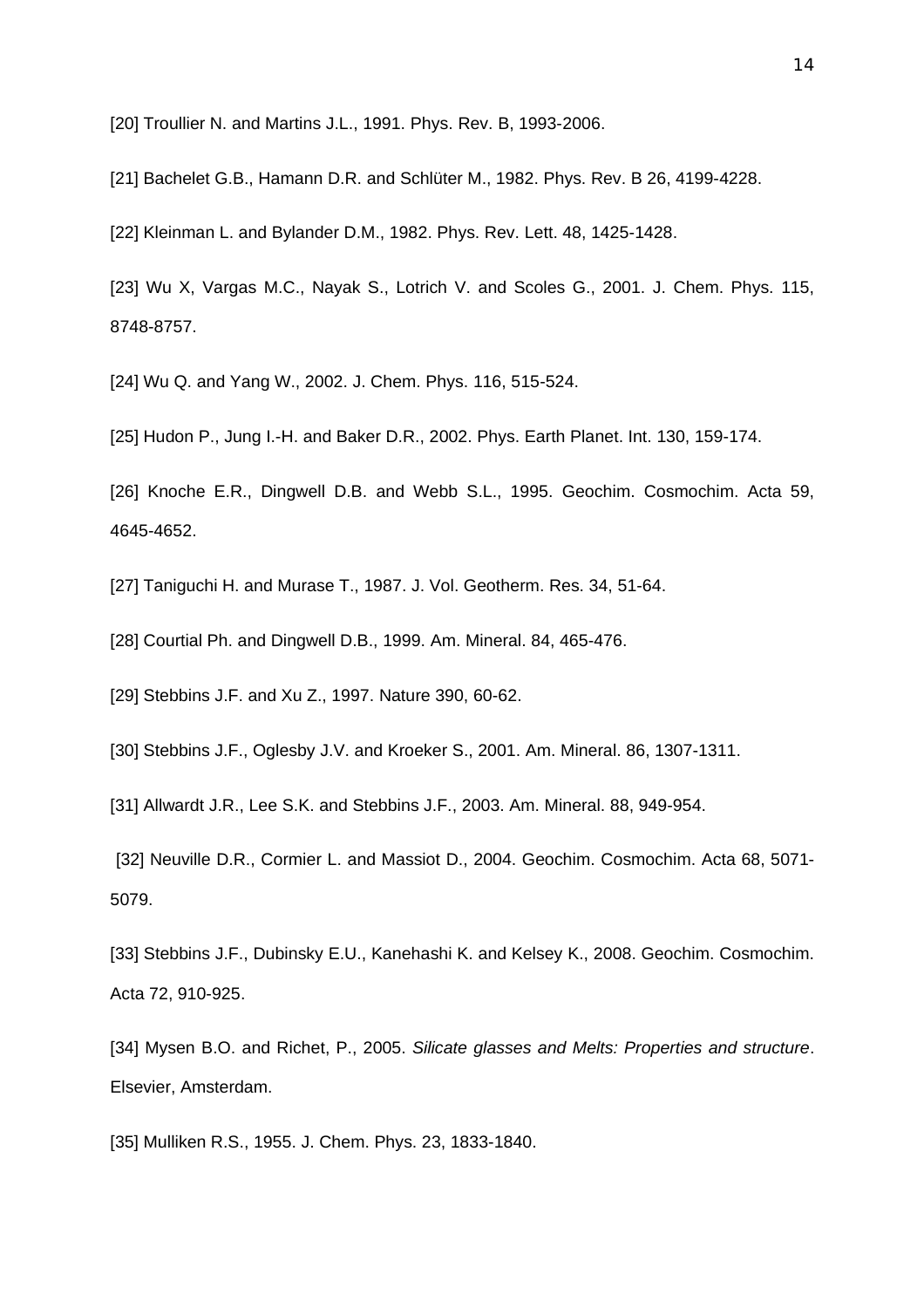[36] Bader R.F.W., 1990. Atoms in molecules: a quantum theory. The International Series of Monographs of Chemistry. Ed. J. Halpen and M.L.H. Green, Clarendon Press, Oxford.

[37] Vanderbilt D. and King-Smith R.D., 1993. Phys. Rev. B 48, 4442-4455.

[38] Marzari N. and Vanderbilt D., 1997. Phys. Rev. B 56, 12,847-12,865.

[39] Silvestrelli P.L., Marzari N., Vanderbilt D. and Parrinello M., 1998. Solid State Com. 107, 7-11.

[40] Resta R. and Sorella S., 1999. Phys. Rev. Lett. 82, 360-373.

[41] Silvestrelli P.L. and Parrinello M., 1999. Phys. Rev. Lett. 82, 3308-3311.

[42] Pauling L., 1980. Am. Mineral. 65, 321-323.

[43] Stewart R.F., Whitehead M.A. and Donnay G., 1980. Am. Mineral. 65, 324-326.

[44] Lasaga A.C. and Gibbs G.V., 1987. Phys. Chem. Minerals 14, 107-117.

[45] Gibbs G.V., Whitten A.E., Spackman M.A., Stimpel M., Downs R.T. and Carducci M.D., 2003. J. Phys. Chem. B 107, 12,996-13,006.

[46] Rotenberg B., Salanne M., Simon C. and Vuilleumier R., 2010. Phys. Rev. Lett. 104, 138301-1-4.

### **Table 1**

Chemical composition (in weight fraction) of the silicate melts simulated in this study. In parenthesis are the numbers of cations of each species used in the simulations of the corresponding melt.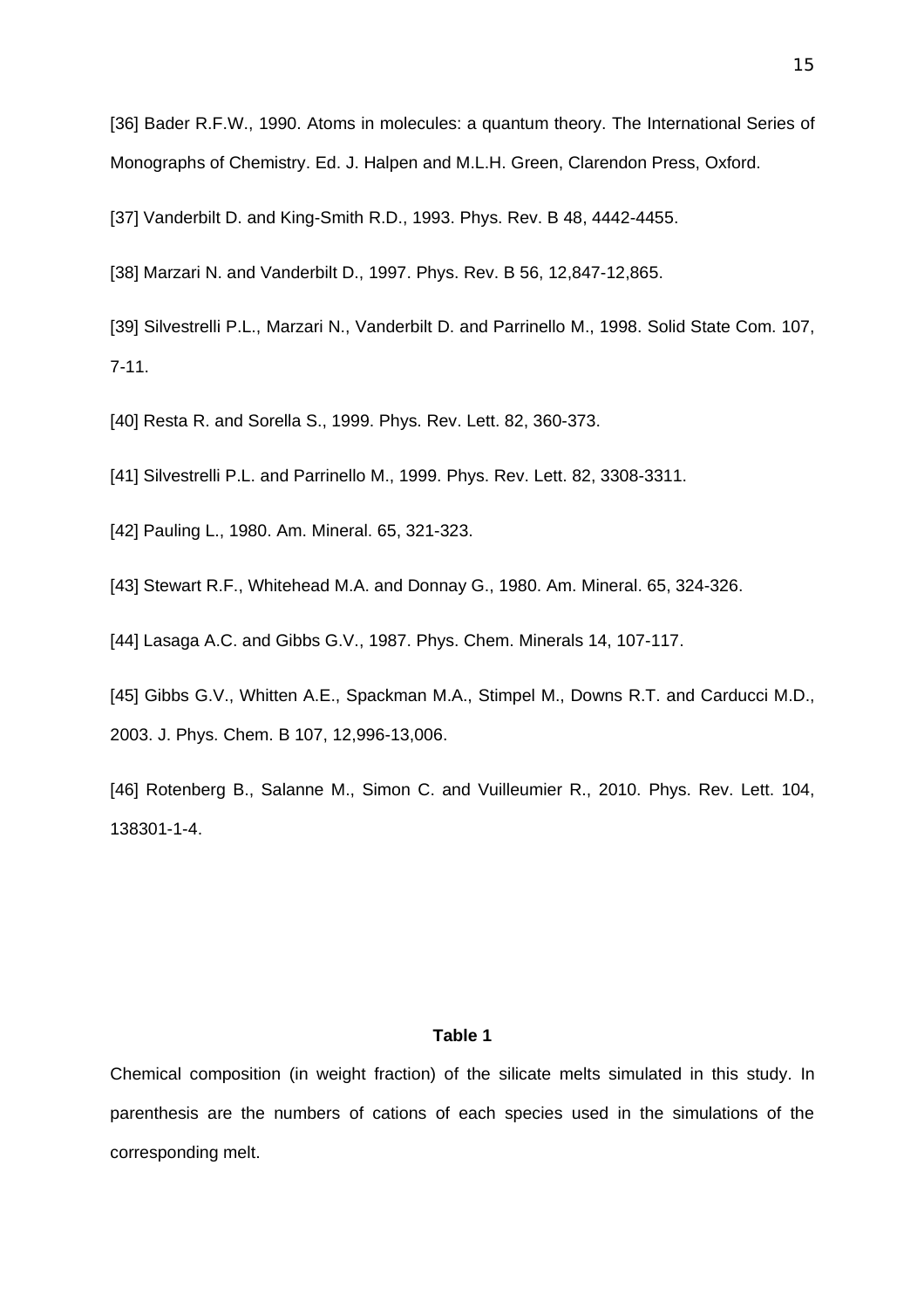|                  | SiO <sub>2</sub> (wt%) | $Al_2O_3(wt\%)$ | MgO(wt%) | CaO(wt%) | $Na2O(wt%)$ $K2O(wt%)$ |     |
|------------------|------------------------|-----------------|----------|----------|------------------------|-----|
|                  |                        |                 |          |          |                        |     |
| silica           | 100.0                  | 0.0             | 0.0      | 0.0      | 0.0                    | 0.0 |
|                  | (33)                   | (0)             | (0)      | (0)      | (0)                    | (0) |
| rhyolite         | 77.9                   | 12.7            | 0.0      | 0.0      | 4.6                    | 4.7 |
|                  | (26)                   | (5)             | (0)      | (0)      | (3)                    | (2) |
| $an_{36}di_{64}$ | 50.7                   | 14.3            | 11.3     | 23.7     | 0.0                    | 0.0 |
|                  | (18)                   | (6)             | (6)      | (9)      | (0)                    | (0) |
| enstatite        | 59.9                   | 0.0             | 40.1     | 0.0      | 0.0                    | 0.0 |
|                  | (20)                   | (0)             | (20)     | (0)      | (0)                    | (0) |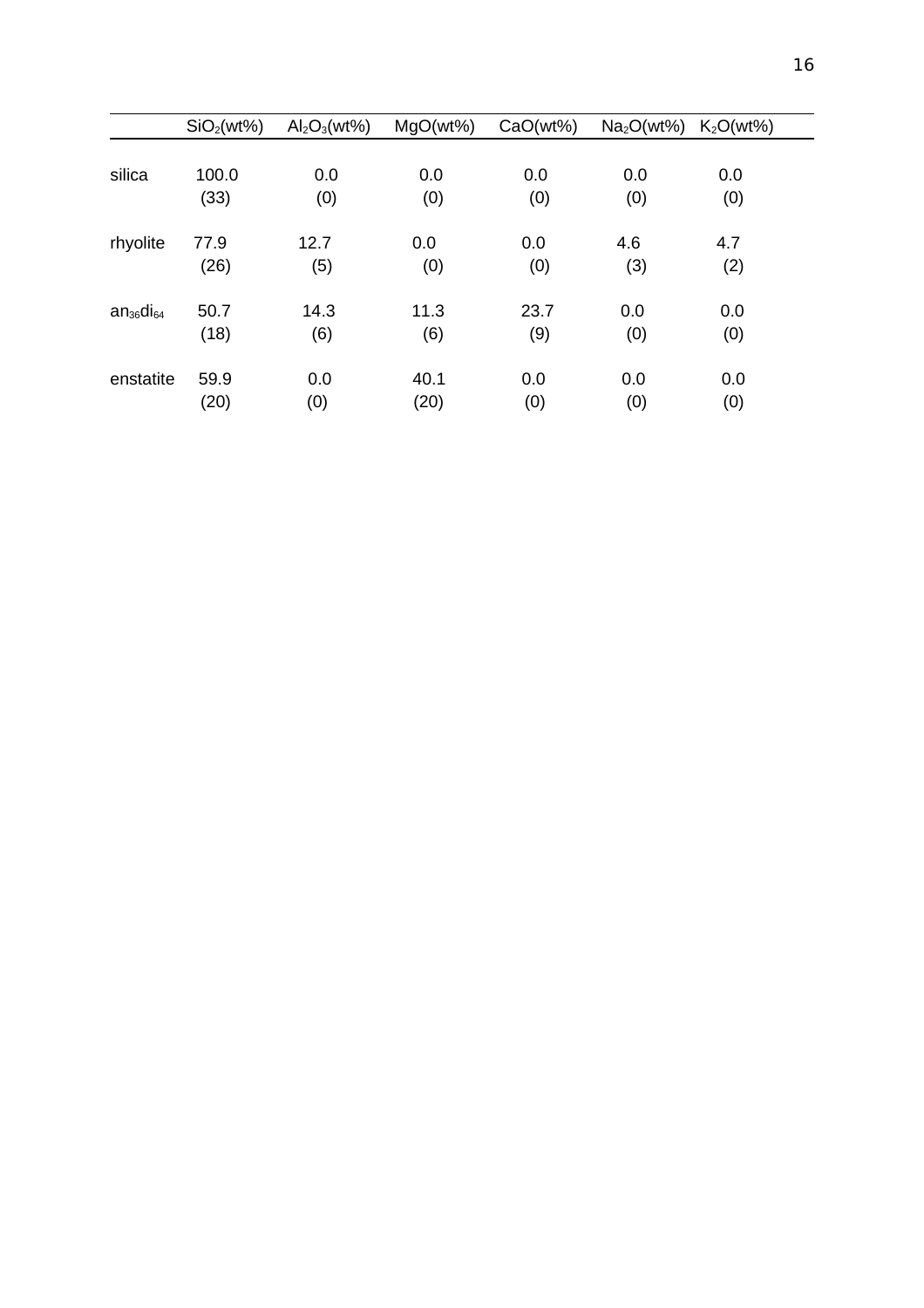# **Table 2**

Populations (in %) of bridging oxygens (BO) and non-bridging oxygens (NBO) in the simulated melts. Notice that O-Si<sub>3</sub>, Si<sub>2</sub>-O-Al, Al<sub>2</sub>-O-Si and O-Al3 are triclusters.

|           | <b>BO</b> |      |     |     |     |     |     | <b>NBO</b>                                                                                                                |      |      |              |                           |
|-----------|-----------|------|-----|-----|-----|-----|-----|---------------------------------------------------------------------------------------------------------------------------|------|------|--------------|---------------------------|
|           |           |      |     |     |     |     |     | Si-O-Si Si-O-Al Al-O-Al O-Si <sub>3</sub> Si <sub>2</sub> -O-Al Al <sub>2</sub> -O-Si O-Al <sub>3</sub> $\Sigma = N_{BO}$ | Si-O | Al-O | free oxygens | $\Sigma = N_{\text{NBO}}$ |
| silica    | 99.5      |      |     | 0.5 |     |     |     | 100.                                                                                                                      |      |      |              |                           |
| rhyolite  | 67.1      | 27.8 | 1.5 | 0.3 | 0.4 | 0.2 | 0.1 | 97.4                                                                                                                      | 2.5  | 0.0  | 0.0          | 2.5                       |
| an36di64  | 24.0      | 33.0 | 2.5 | 0.0 | 0.9 | 0.3 | 0.0 | 60.7                                                                                                                      | 36.1 | 3.0  | 0.0          | 39.1                      |
| enstatite | 34.0      |      |     | 0.0 |     |     |     | 34.0                                                                                                                      | 65.5 |      | 0.4          | 65.9                      |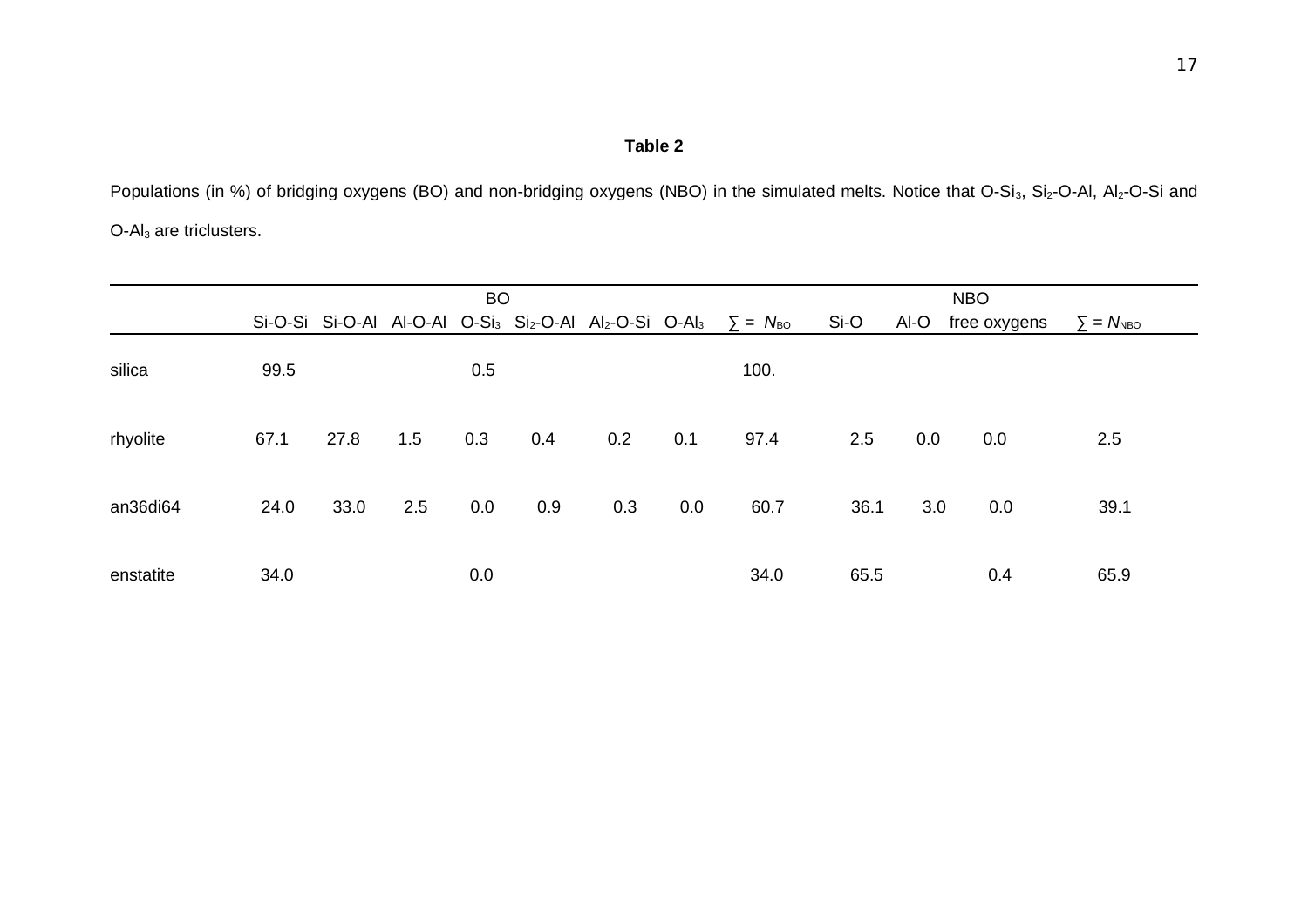#### **Figures**

**Fig.1** Two Wannier orbitals around a bridging oxygen (Si-O-Si) in rhyolite (color in line). (a) Wannier orbital corresponding to a lone pair and (b) Wannier orbital along the O-Si bond. The volumes delimited by the isocontours contain 1.5e.

**Fig.2** Distribution function of core-Wannier orbital center distances ( $R_{\text{c-}woc}$ ) associated with oxygen atoms in the four simulated melts.

**Fig.3** As in Fig.2 but for bridging oxygens (Si-O-Si and Si-O-Al) in rhyolite. The arrows indicate the ionic species interacting with the corresponding Wannier orbital. Notice that in the case of Si-O-Al bridging oxygens the lone pair orbitals are preferentially linked to the charge compensating cations Na and K.

**Fig.4** As in Fig.3 but for bridging (Si-O-Si, Al-O-Al and Si-O-Al) and non-bridging (-O-Si)  $o$ xygens in an $36$ di $64$ .

**Fig.5** As in Fig.3 but for bridging (Si-O-Si, Mg-O-Si<sub>2</sub>) and non-bridging (Mg-O-Si, Mg<sub>2</sub>-O-Si) oxygens in enstatite.

**Fig.6** Distribution function of the modulus of the oxygen dipole moment averaged over all oxygen atoms (BO+NBO), or over BO and NBO atoms, respectively. In the case of silica the very tiny difference between the Si-O-Si curve and the curve labeled (BO+NBO) is due to oxygen triclusters (see Table 2).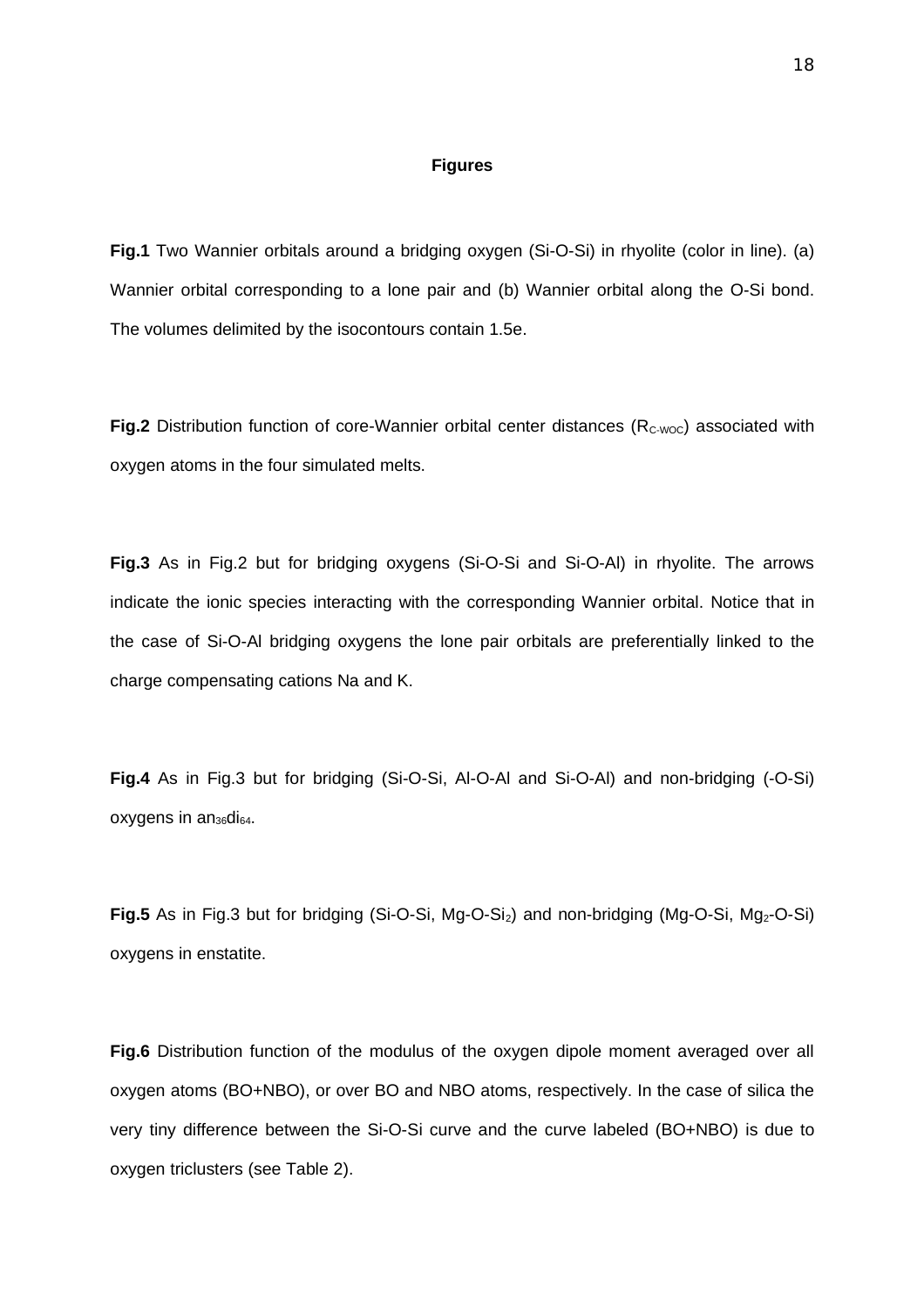**Fig.7** Distribution function of the modulus of the dipole moment associated with BO atoms (Si-O-Si): full curves, simulation results; dotted curves, our model based upon the bond angle distribution (see text). The arrows indicate the maximum of the Si-O-Si bond angle distribution for each composition.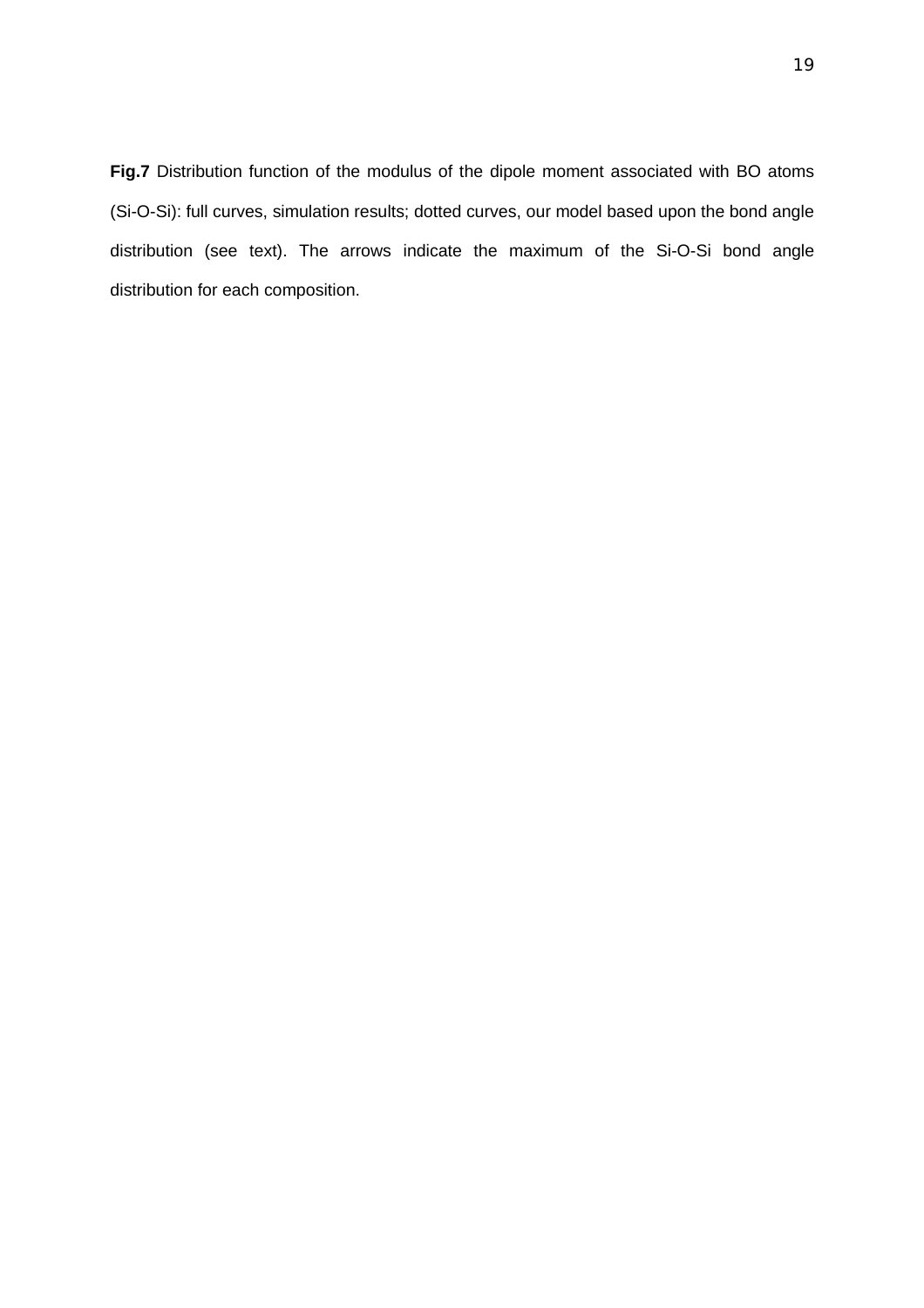

**Fig.1a**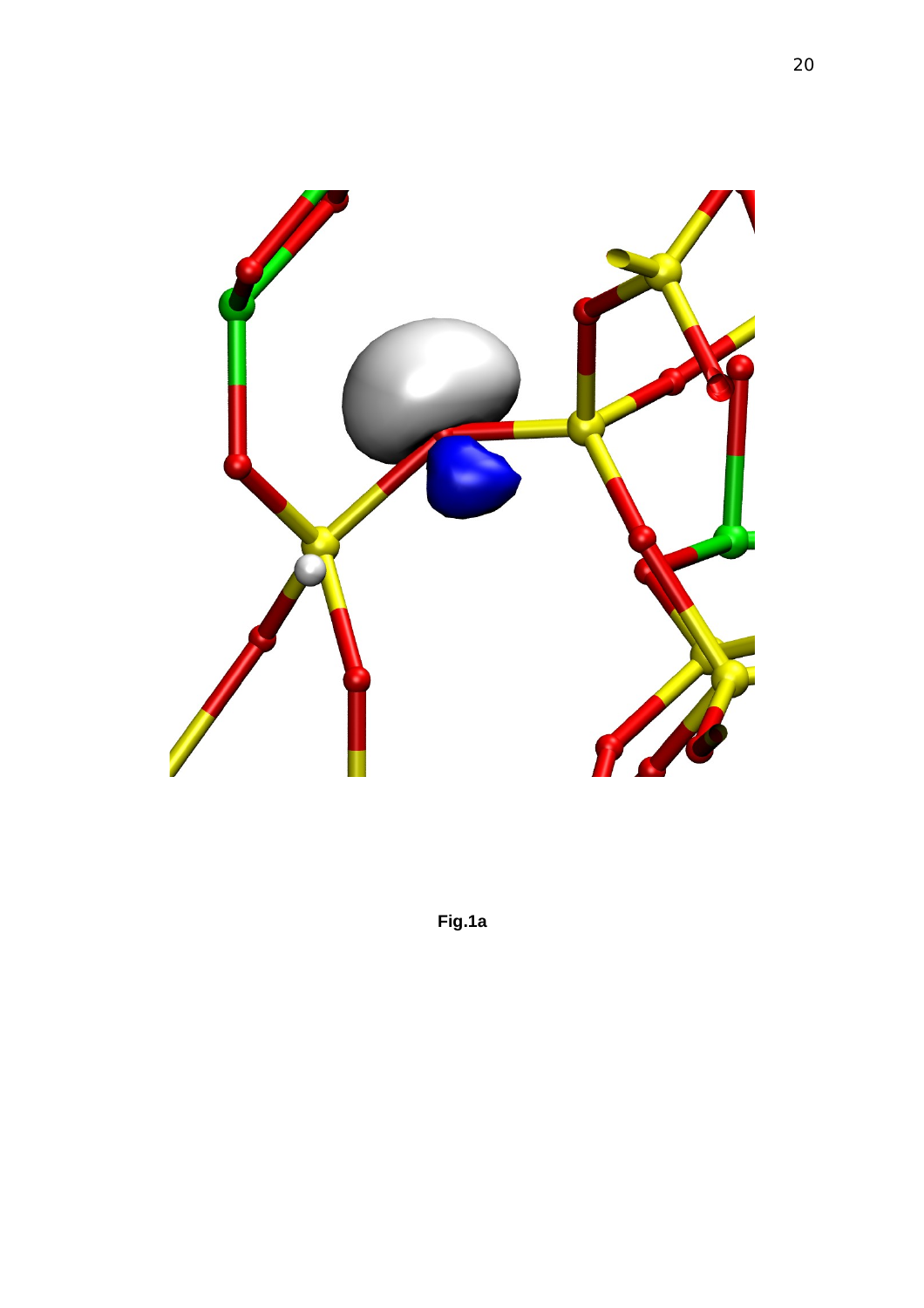

**Fig.1b**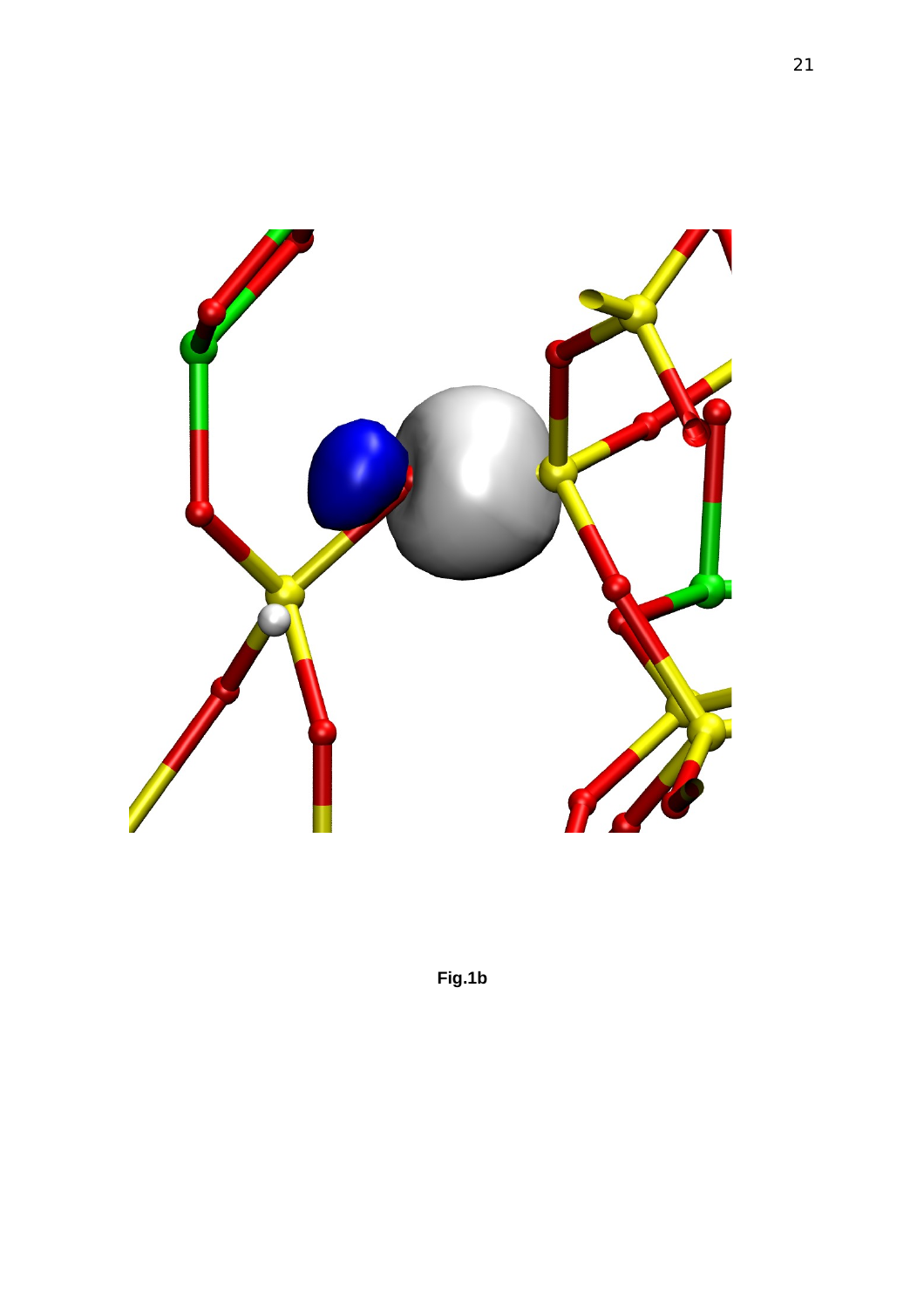

**Fig.2**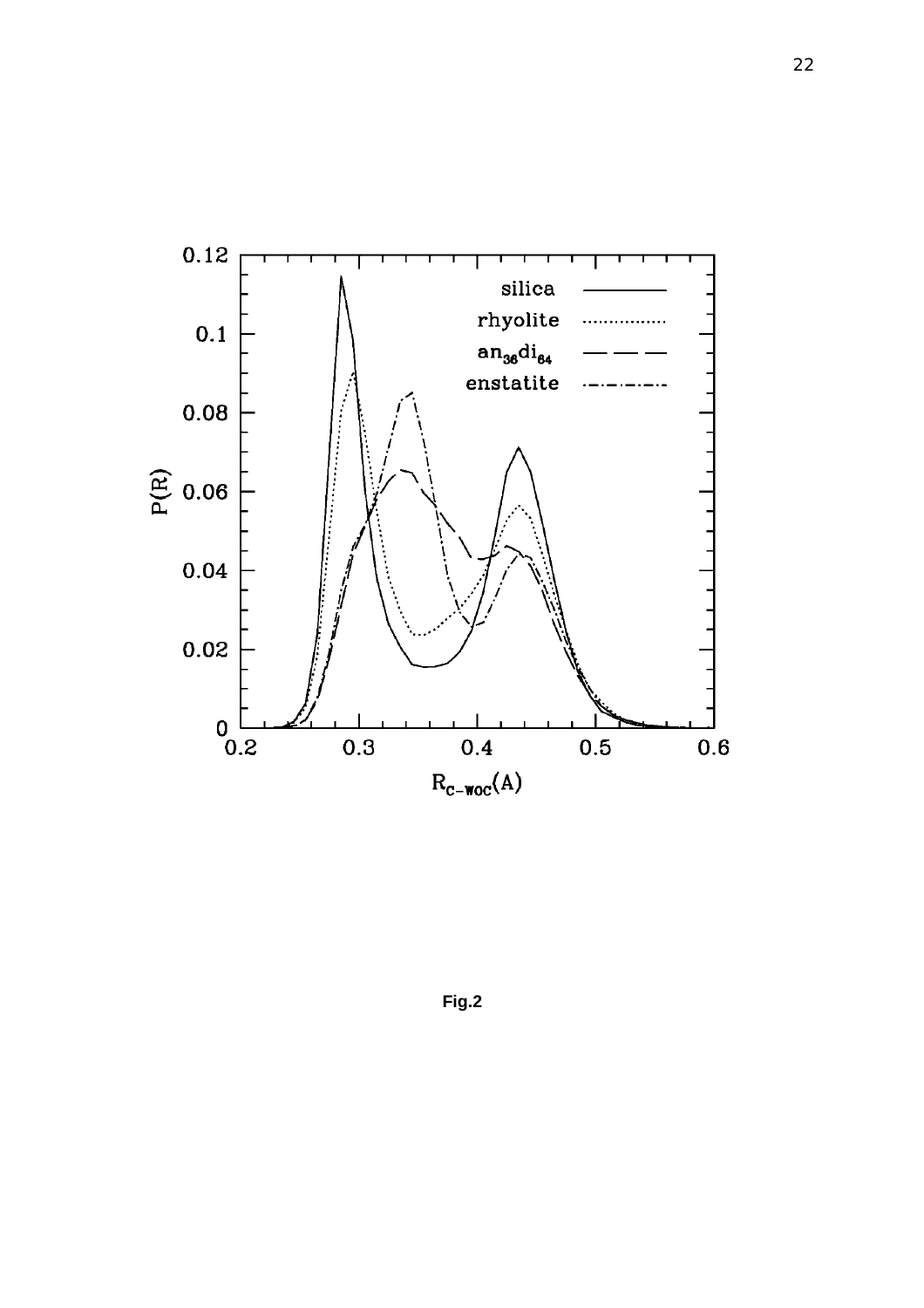

**Fig.3**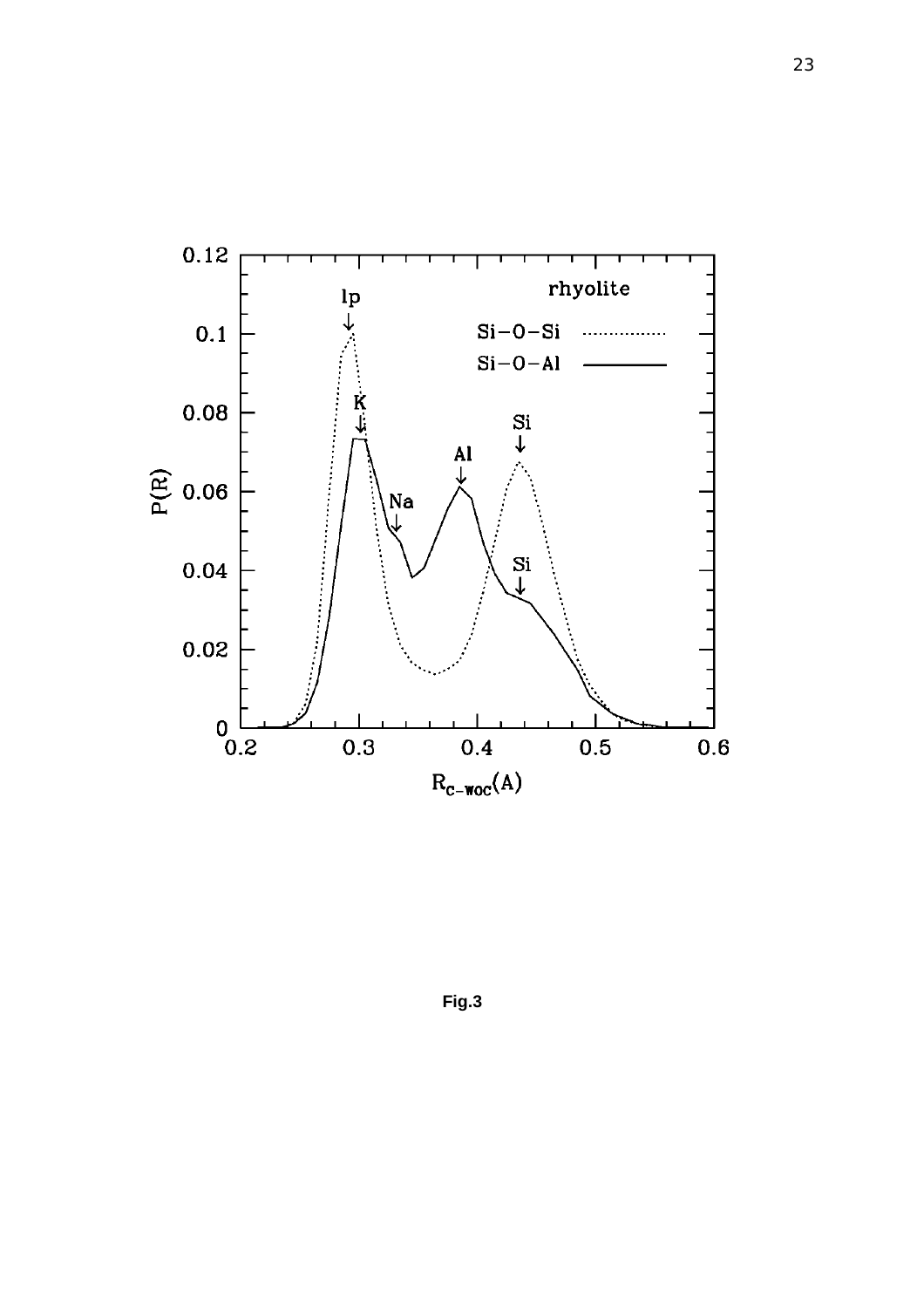

**Fig.4**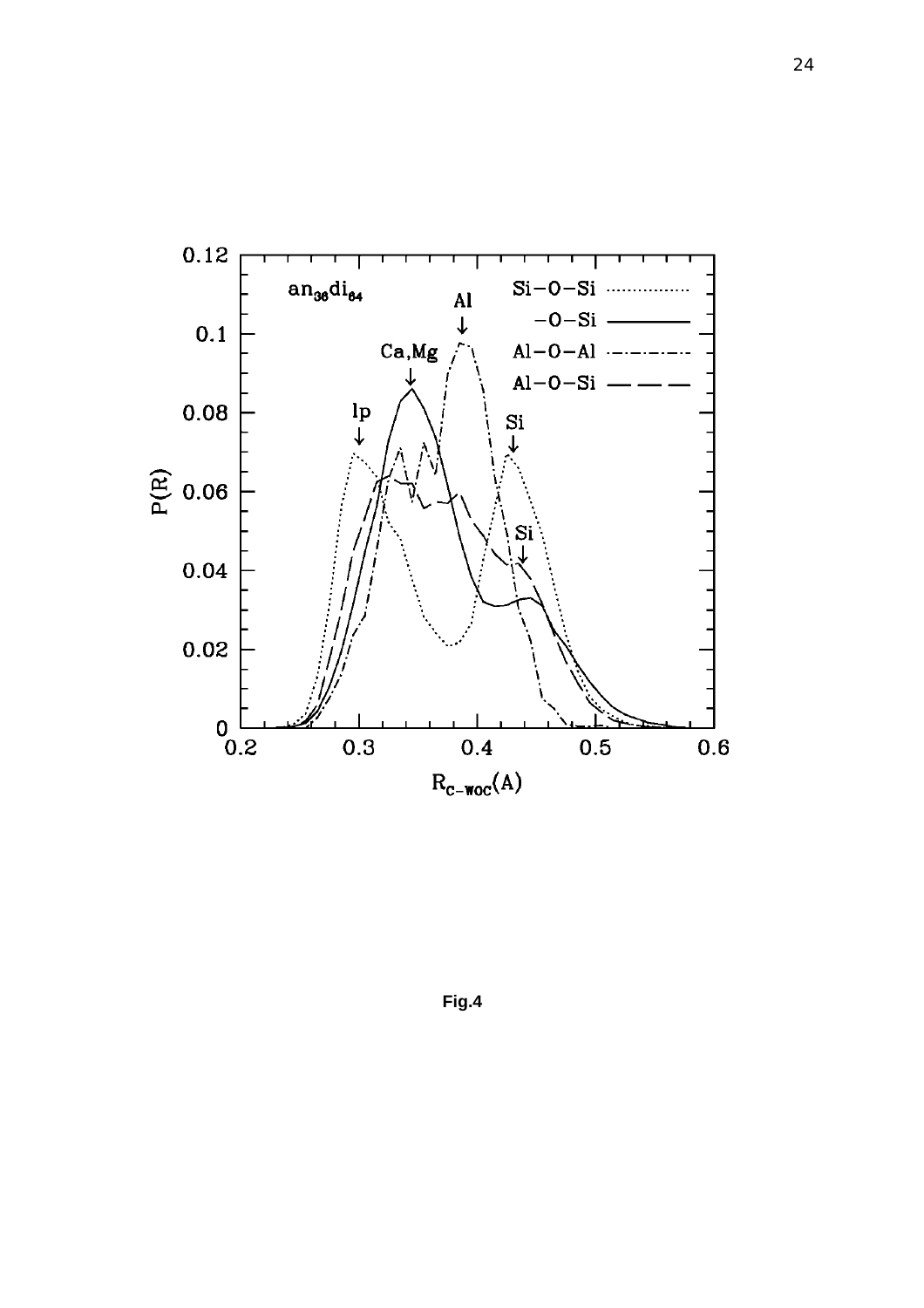

**Fig.5**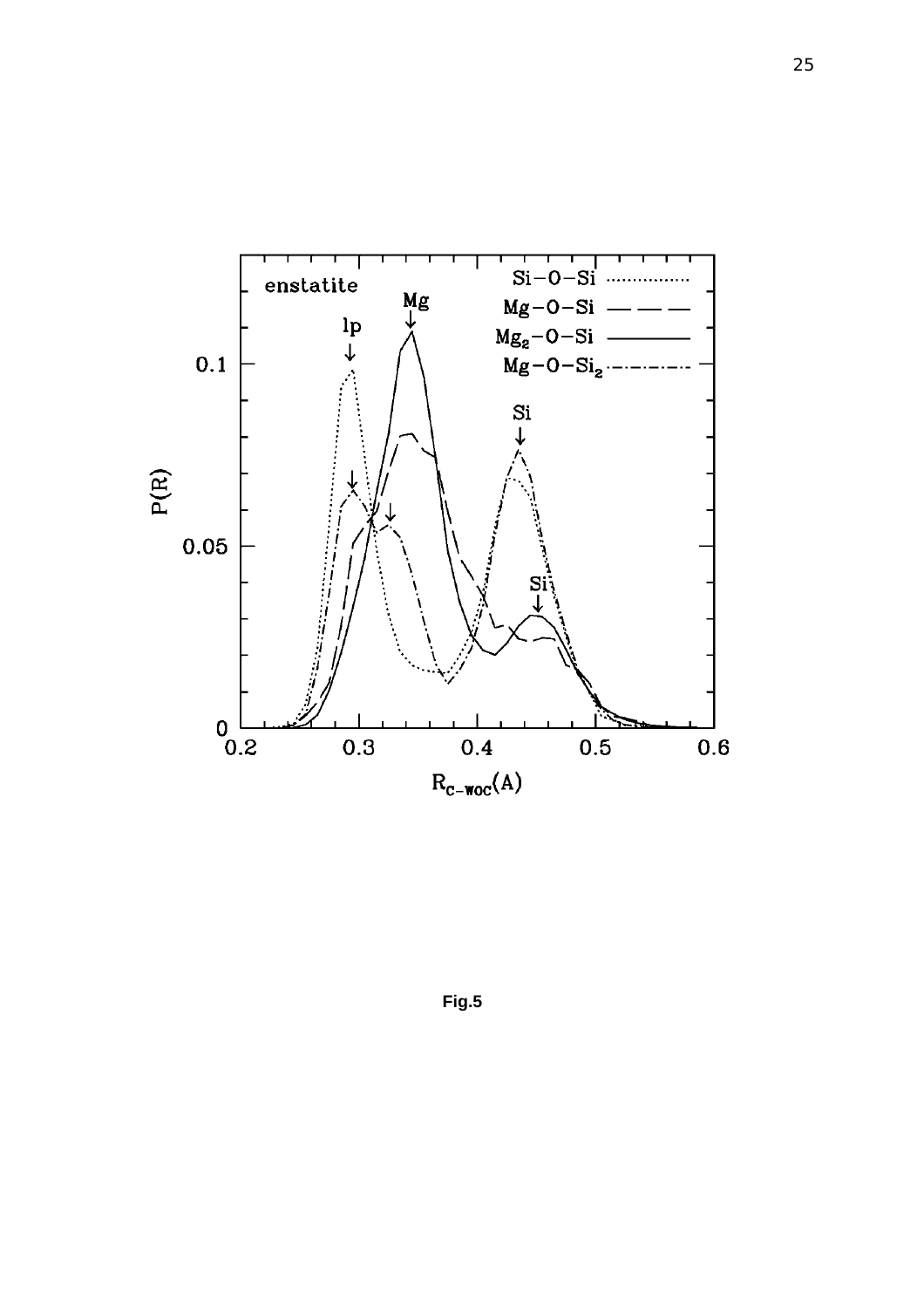

**Fig.6**